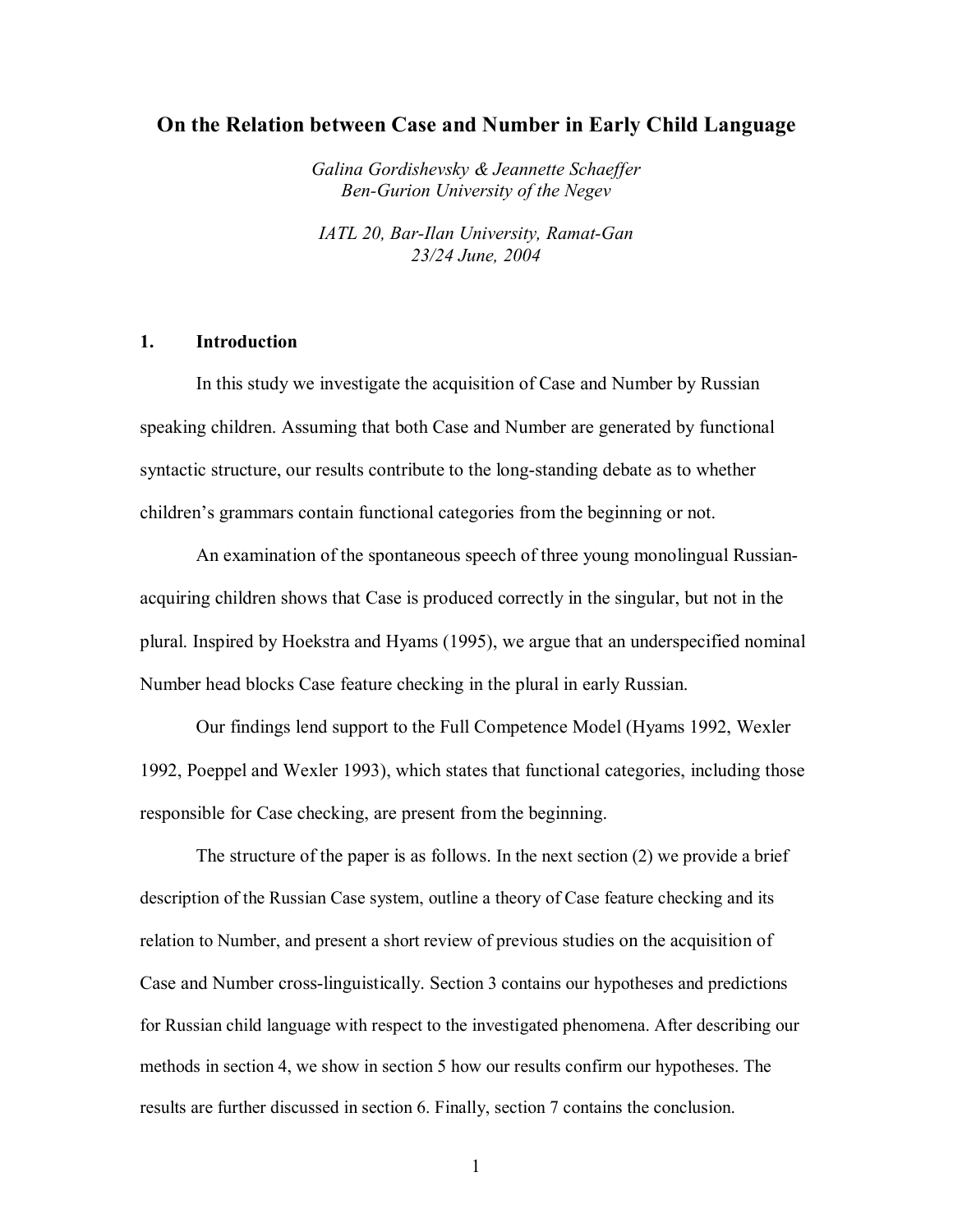# **2. Background**

# *2.1 The Russian Case System*

Russian has free word order, and therefore Case marking is necessary for

understanding sentences, as exemplified in (1):

(1) *Russian free word order*

| a.          | Miša podaril Maše knigu.<br>'Misha gave Masha a book.'      |  | Miša-NOM gave Maša-DAT book-ACC |
|-------------|-------------------------------------------------------------|--|---------------------------------|
| b.          | Miša podaril knigu Maše.                                    |  | Miša-NOM gave book-ACC Maša-DAT |
| $c_{\cdot}$ | Miša Maše podaril knigu.                                    |  | Miša-NOM Maša-DAT gave book-ACC |
| d.          | Maše podaril knigu Miša.                                    |  | Maša-DAT gave book-ACC Miša-NOM |
| e.          | Maše knigu podaril Miša.                                    |  | Maša-DAT book-ACC gave Miša-NOM |
| f.          | Knigu Maše podaril Miša.                                    |  | book-ACC Maša-DAT gave Miša-NOM |
| g.          | Knigu Miša podaril Maše.                                    |  | book-ACC Miša-NOM gave Maša-DAT |
| h.          | Maše Miša podaril knigu.<br>Maša-DAT Miša-NOM gave book-ACC |  |                                 |

All the combinations in (1) are instantiations of the same sentence with the meaning "Misha gave Masha a book", and the list is far from exhaustive. As you can see, the subject can appear in sentence-initial position (as in the a, b, and c examples), in sentence-final position (as in d, e, and f), immediately preceding the verb or following the objects (as in g and h), and so on. The same variation is observed for the other arguments.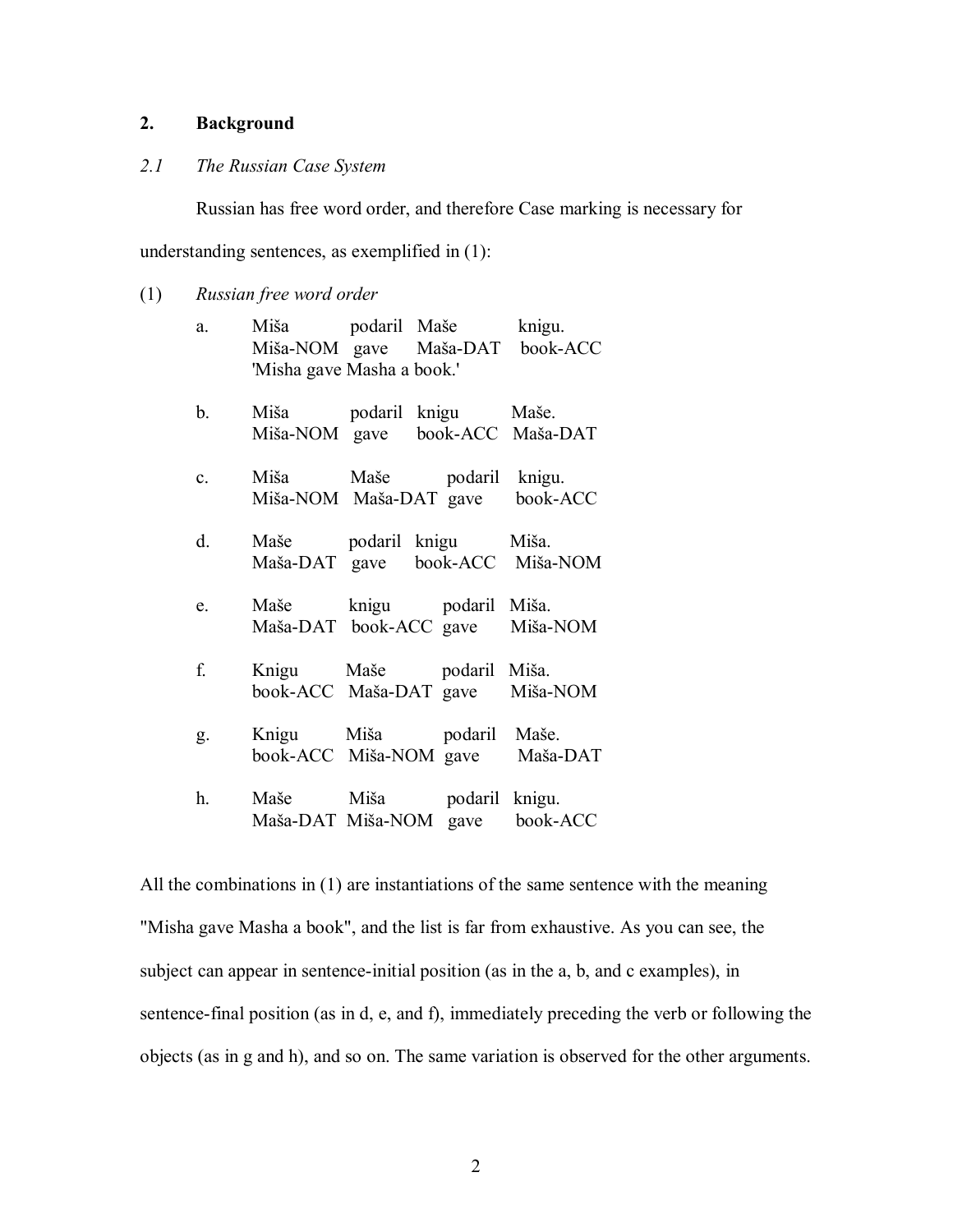In a language with such a free word order, overt Case marking is crucial in order to understand who did what to whom.

 The Russian nominal paradigm includes six Cases (as outlined in (2)), namely nominative (NOM), accusative (ACC), genitive (GEN), dative (DAT), instrumental (INSTR), and prepositional (PREP).

(2) *Russian Cases*

nominative (NOM), accusative (ACC), genitive (GEN), dative (DAT), instrumental (INSTR), prepositional (PREP)

Russian has four nominal declension classes, which contain nouns depending on a combination of the gender of the noun and its ending in the nominative singular form, as illustrated in (3):

(3) *Russian Declension Classes* (in the nominative singular form)

| Class I:    | ruka 'hand'; papa 'daddy'    |                               |              |
|-------------|------------------------------|-------------------------------|--------------|
| Class II:   |                              | dom 'house'; okno 'window';   | pole 'field' |
| Class III:  |                              | kosť "bone"; moloděž" 'youth' |              |
| Class $IV:$ | pal'to 'coat'; kofe 'coffee' |                               |              |

The first declension contains feminine and masculine nouns that end with the vowel [a] in the nominative singular form. The second declension includes masculine and neuter nouns that end with a consonant or with the vowel [o] or [e]. The third declension contains feminine nouns that end with a palatalized consonant, and the fourth declension consists of nouns of foreign origin of all genders. While each of the first three declension classes has its own unique Case endings for both singular and plural forms (listed in Table 1), the nouns of the fourth declension class exhibit the same phonological form in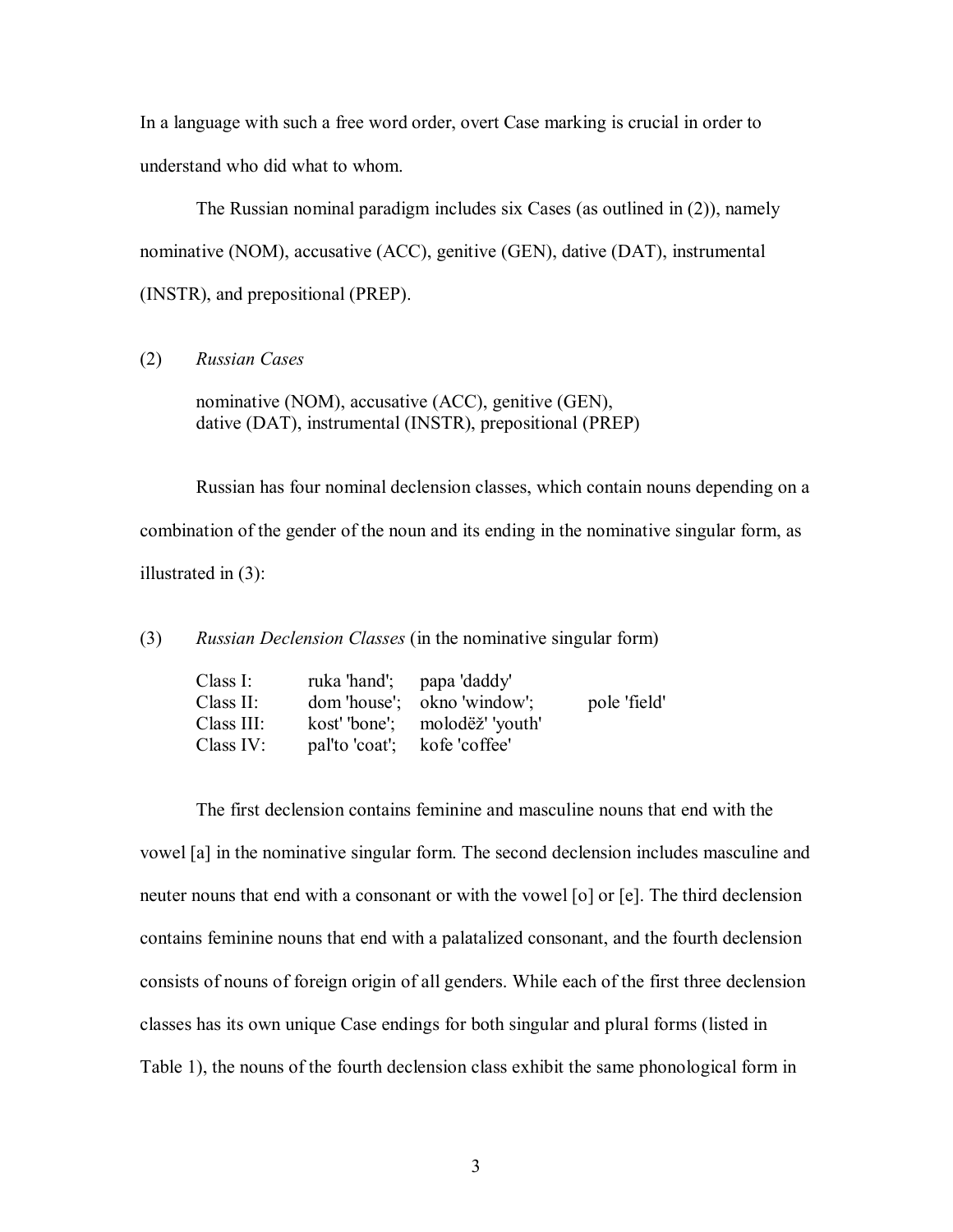all Cases in both singular and plural. This form is identical to the nominative singular form, and therefore the nouns that belong to this class are referred to as "declensionless". They do not appear in the table.

|              |            | Declension + number |                    |                       |                  |         |                               |          |                 |                |
|--------------|------------|---------------------|--------------------|-----------------------|------------------|---------|-------------------------------|----------|-----------------|----------------|
|              | 1 st<br>sg | $\mathbf{A}$ nd     | sg                 | 3 <sup>rd</sup><br>sg | ⊣st              | D       | $\boldsymbol{\gamma}$ nd<br>∠ | DI       | 3 <sup>rd</sup> | `Dl            |
| <b>CASE</b>  |            | $+$ anim $ $        | $-annm$            |                       | $+$ anim $\vert$ | $-annm$ | <i>i</i> +anim]               | -anim    | $ \pm$ anim $ $ | -anim          |
| <b>NOM</b>   | a          | Ø                   | $\varnothing$ /o/e | Ø                     | V/1              | y/i     | y/1                           | y/i/a    |                 |                |
| <b>ACC</b>   | u          | a                   | $\varnothing$ /o/e | Ø                     | Ø                | y/i     | ov/ev/ej                      | y/i/a    | ej              |                |
| <b>GEN</b>   | V/1        | a                   | A                  |                       | Ø                | Ø       | $\frac{\text{ov}}{\text{ev}}$ | ov/ev/ej | e <sub>1</sub>  | e <sub>1</sub> |
| <b>DAT</b>   | e          | u                   |                    |                       | am               | am      | am                            | am       | am              | am             |
| <b>INSTR</b> | oi(u)      | om/em               | om/em              | $\mathfrak{u}$        | am               | am      | ami                           | ami      | m <sub>1</sub>  | ami/mi         |
| <b>PREP</b>  | e          | e                   | E                  |                       | ax               | ax      | ax                            | ax       | ax              | ax             |

(4) **Table 1.** *The Russian Case Paradigm*

\*shading shows homophonous (and therefore indistinguishable) forms within each declension \*Ø marks the absence of a vocalic ending

While examining the Russian Case paradigm in Table 1, note that sometimes the same homophonous Case marking morpheme is used for two or even more different Cases. This is marked by shading in the Table.

In addition, it is important to point out that Russian is a fusional-inflectional language in the sense that "the marking of the grammatical category of Number is fused with that of Case" (Stephany 2002:10), as opposed to agglutinating languages that mark the two categories separately (Stephany 2002:11).

# *2.2 Environments of Case Checking*

In our analysis, we adopt the assumptions of the most recent version of the Minimalist framework of Chomsky (1998, 1999, 2001) with respect to feature-checking. With regard to Case, we assume that Case features of DPs are valued by and then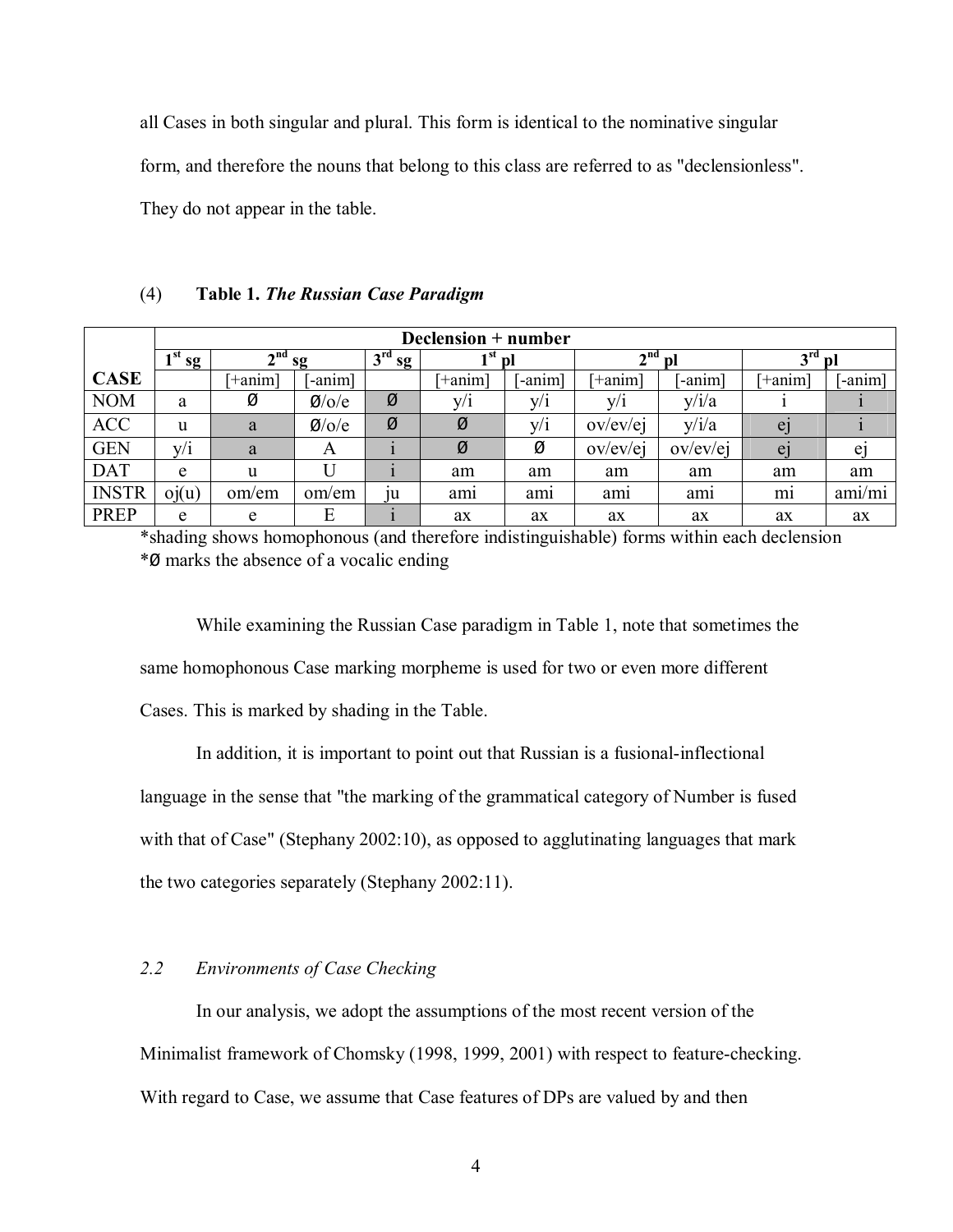checked against the corresponding selectional features of (finite) verbs, prepositions, and nouns in three different ways: structurally, lexically, or inherently. **Structural Case** is associated with particular structural positions and checked under the relation of ccommand. There are three structural Cases distinguished cross-linguistically and in Russian: nominative, accusative, and genitive. Examples of structural Cases in Russian appear in  $(5)$ :

- (5) *Structural Cases* 
	- a. **Mal'čik** čitaet. **boy-NOM** reads 'The boy is reading.'
	- b. Mal'čik čitaet **knigu**. boy-NOM reads **book-ACC** 'The boy is reading a book.'
	- c. kniga **mal'čika** book-NOM **boy-GEN** 'the book of the boy' or 'the boy's book'

Structural nominative Case is checked in the specifier of little *v*P (the base subject position) against the [nominative] Case feature of (a finite) T under a c-command relation. The relevant structure is in (6). The structure is partial, showing only the projections and their features that are relevant for the present discussion. Structural accusative Case is checked in the complement position of V (where the direct object is merged) against the [accusative] Case feature of little *v* under a c-command relation. This can also be seen in the structure in (6).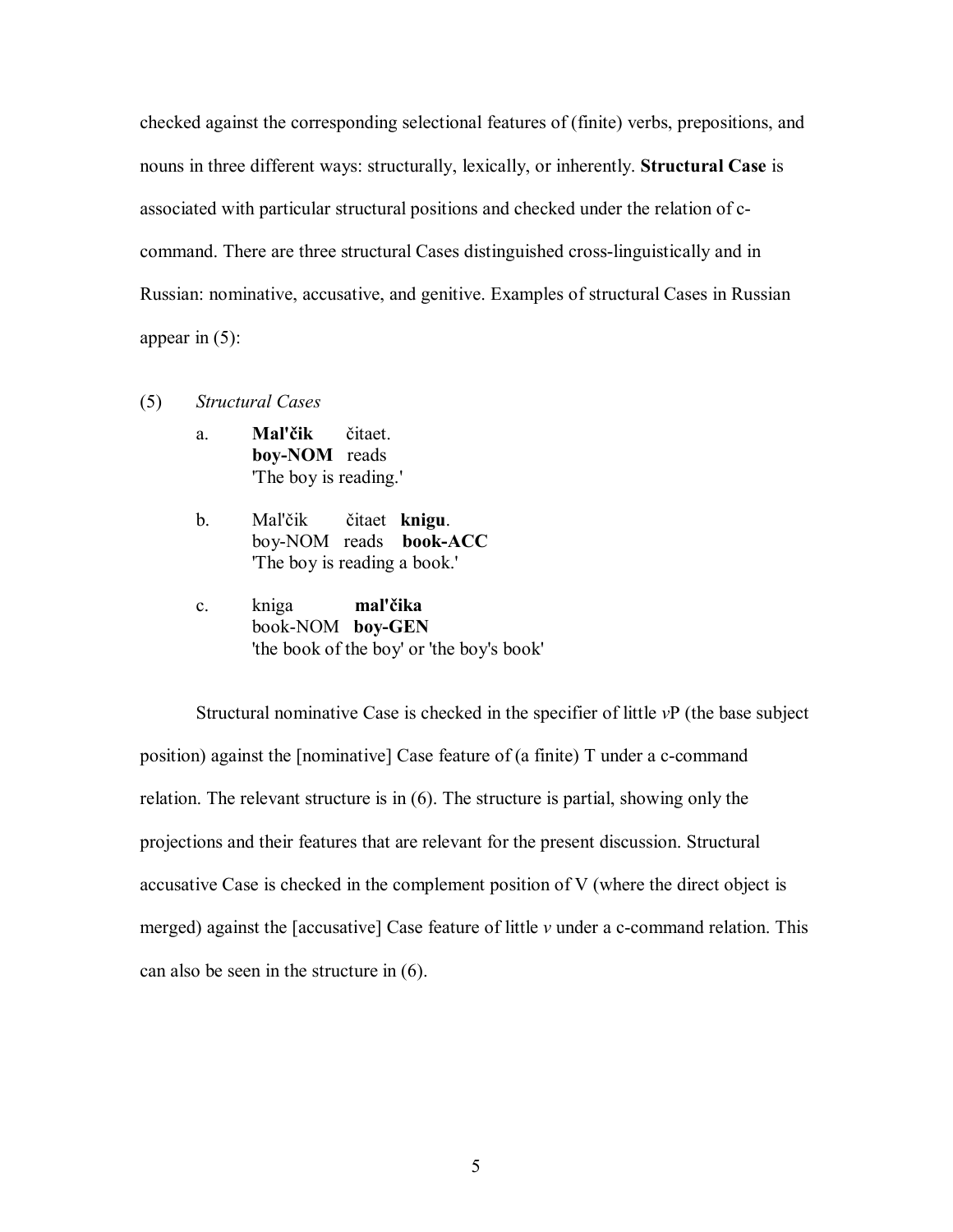

Finally, structural genitive, also referred to as the "adnominal" genitive, is checked in the specifier of an optional functional projection Possessor against the [genitive] Case feature of the D head under c-command, as shown schematically in (7). The irrelevant projections and features are omitted.



Examples of structural (or "adnominal") genitive are provided in (8):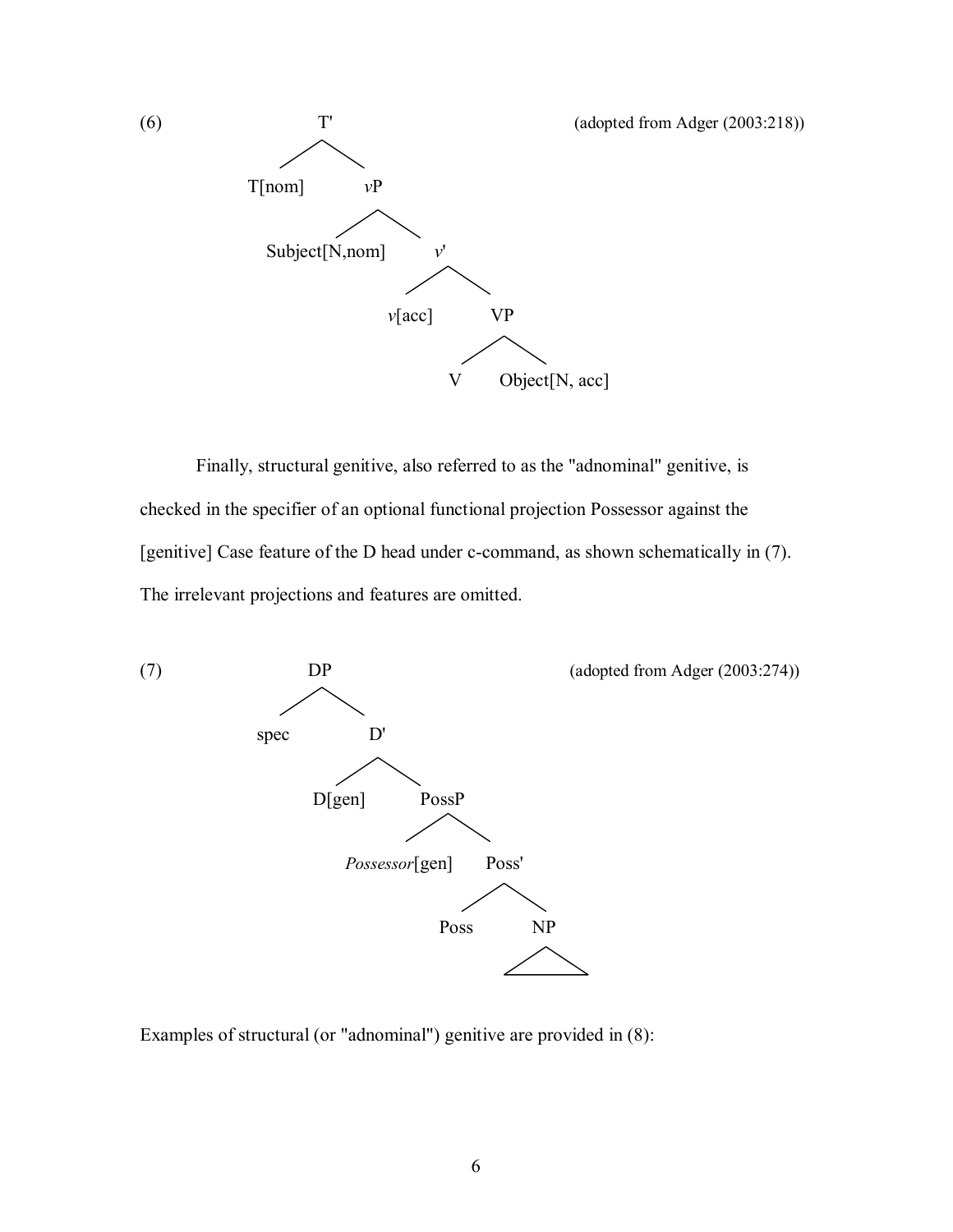- (8) *Structural (Adnominal) Genitive Case*
	- a. Razrušenie **goroda** destruction **city-GEN** 'destruction of the city'
	- b. Pomošč' **Peti** help **Petja-GEN**  'Petja's help'

Other instances of structural genitive Case are genitive of quantification and partitive

genitive, illustrated in (9a) and (9b), respectively:

- (9) *Other Structural Genitive Cases* 
	- a. *Genitive of Quantification* dva **mal'čika** two **boys-GEN** 'two boys'
	- b. *Partitive Genitive*  Ja xoču **čaju** I want **tea-GEN(PART)**  'I want some tea.'

Another environment in which genitive functions as a structural Case is the genitive of negation construction. Thus, direct objects of transitive verbs can optionally appear in the genitive Case (instead of accusative) under sentential negation, as illustrated in (10a). Moreover, subjects of negated unaccusative existential verbs such as 'be', 'exist', etc. must appear in the genitive Case, as in (10b).

# (10) *Structural Genitive of Negation*

| a. | Ja ne polučal <b>pisem</b>        | pis'ma.     |
|----|-----------------------------------|-------------|
|    | I not received letters-GEN        | letters-ACC |
|    | 'I didn't receive (any) letters.' |             |
|    |                                   |             |

 b. U menja net(u) / ne bylo **vremeni**. at me no not have **time-GEN** 'I have/had no time.'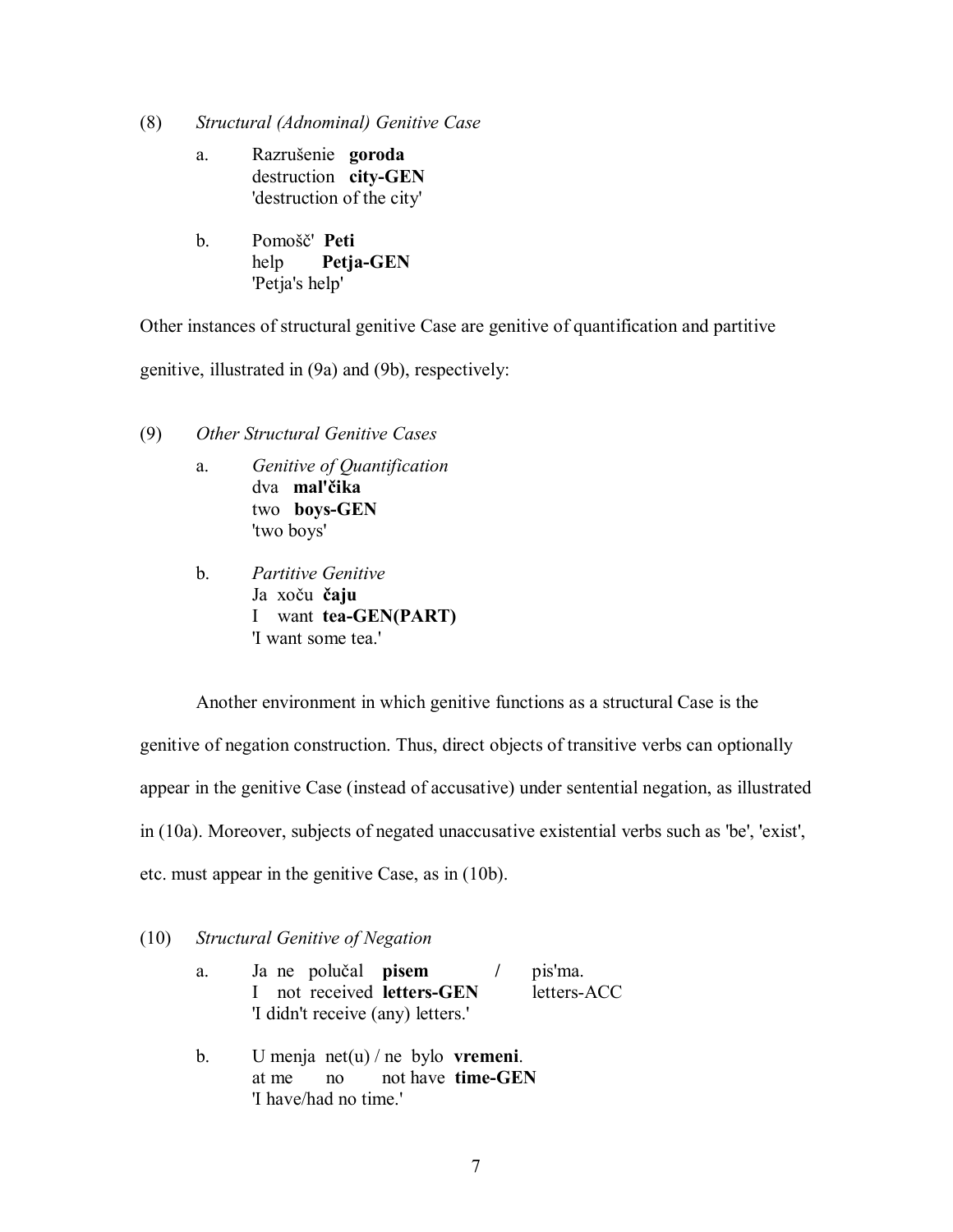The syntactic analysis of these constructions is irrelevant for the purposes of the present study and is therefore not presented here.

**Inherent Case** is the Case carried by nominals bearing particular theta-roles, and is checked against the Case feature of the theta-assigner, usually the verb. In Russian two inherent Cases are distinguished: dative and instrumental. Inherent dative Case is carried by nominals bearing the theta-roles of goal, beneficiary, or experiencer, as exemplified in (11); and inherent instrumental Case is carried by (nominals bearing the theta-roles of) instruments and agents of passive sentences, as illustrated in (12):

# (11) *Inherent Dative Case*

 $(12)$ 

|      | a.             | Ja dala knigu Maše.<br>I gave book Maša-DAT<br>'I gave the book to Masha.'                                 | - goal          |
|------|----------------|------------------------------------------------------------------------------------------------------------|-----------------|
|      | b.             | My kupili podarok Vanje.<br>we bought present Vanja-DAT<br>'We bought a present for Vanja.'                | - beneficiary   |
|      | $\mathbf{c}$ . | Mne xolodno.<br>me-DAT cold<br>'I am cold.'                                                                | - experiencer   |
| (12) |                | <b>Inherent Instrumental Case</b>                                                                          |                 |
|      | a.             | On pišet ručkoj.<br>he writes pen-INSTR<br>'He writes with a pen.'                                         | - instrument    |
|      | b.             | Pis'mo bylo napisano <b>Valjej</b> .<br>letter was written Valja-INSTR<br>The letter was written by Valja. | - passive agent |

Finally, **lexical** (or "quirky") **Case** is carried by nominal complements of

particular lexical items such as verbs and prepositions regardless of the theta-role borne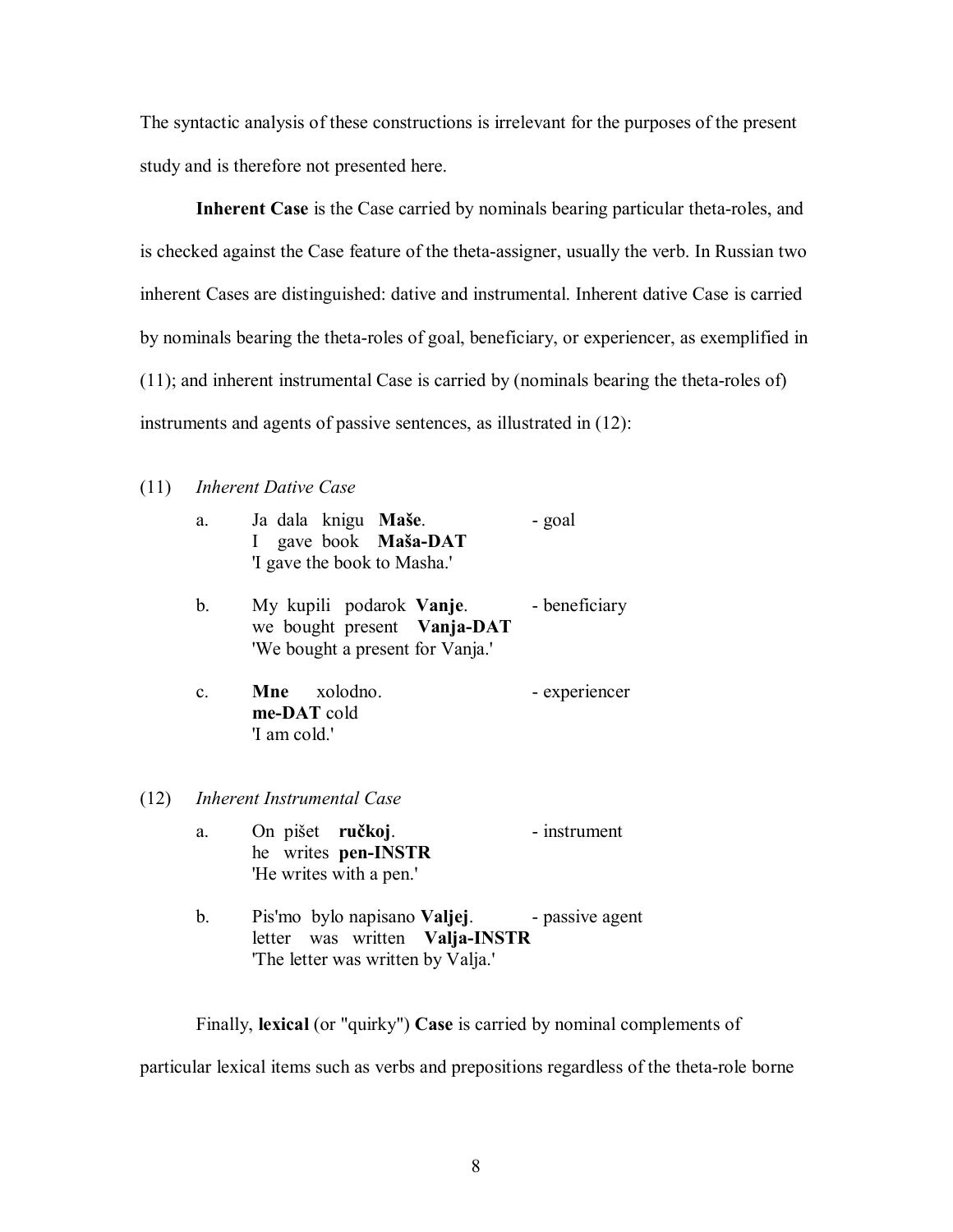by the nominal carrying this Case or of its structural position. The lexical Case checked by particular lexical items, i.e. some verbs and most prepositions, is specified in their lexical entry, hence the name "lexical" Case. In Russian, two types of lexical Case should be distinguished, namely lexical Cases checked by verbs, and lexical Cases checked by prepositions. The lexical Cases checked by verbs include genitive, dative, and instrumental, as exemplified in (13), and the lexical Cases checked by prepositions include accusative, genitive, dative, instrumental, and prepositional, as in (14):

#### (13) *Lexical Cases Checked by Verbs*

- a. Ona boitsja **napadenija**. she fears **assault-GEN** 'She fears an assault.'
- b. Ty mešaeš **mne**. you disturb **me-DAT** 'You are disturbing me.'
- c. Ona rukovodit **gruppoj**. she leads **group-INSTR** 'She leads a group.'

### (14) *Lexical Cases Checked by Prepositions*

- a. Ja polozhila knigu **na polku**. I put book-ACC **on shelf-ACC** 'I put the book on the shelf.'
- b. On živët **u roditelej**. he lives **at parents-GEN** 'He lives at his parents' house.'
- c. Busy rassypalis' **po polu**. beads scattered **on/over floor-DAT** 'The beads scattered on the floor.'
- d. Derevo rastët **pod oknom**. tree grows **under window-INSTR** 'The tree grows under the window.'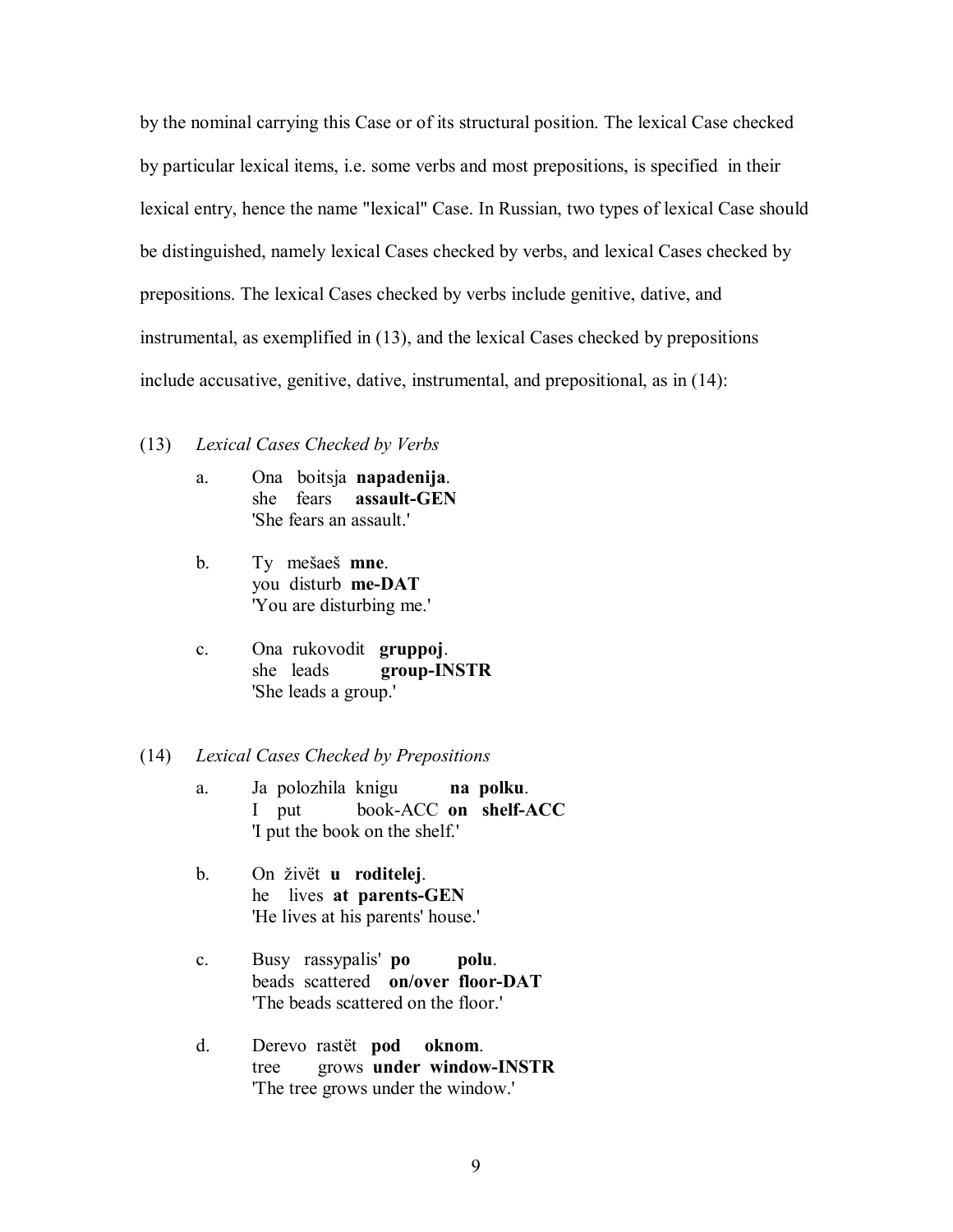e. Rasskaži mne **o Pete**. tell me **about Petja-PREP** 'Tell me about Petja.'

## *2.3 Number and Case*

With regard to the internal structure of DPs, there are many competing analyses in the literature, none of which, to the best of our knowledge, can offer a satisfactory account of the DP-internal Case-checking mechanisms. Therefore, we outline an account that incorporates some of the older ideas with the newest minimalist developments. In particular, we follow Ritter (1991, 1995) and Koopman (1999), assuming that noun phrases contain a functional projection intermediate between DP and NP, namely NumP, whose head bears the Number feature. The structure of DP that we adopt is in (15):



With regard to Case, we follow Hoekstra and Hyams (1995), assuming that in adult language a DP-internal Case-chain between N and D needs to be established. Along recent minimalist lines, we assume that in adult language the Num head has an unvalued uninterpretable Number feature that is valued and checked via an Agreement relation with the N head that carries an interpretable Number feature. This Number feature can be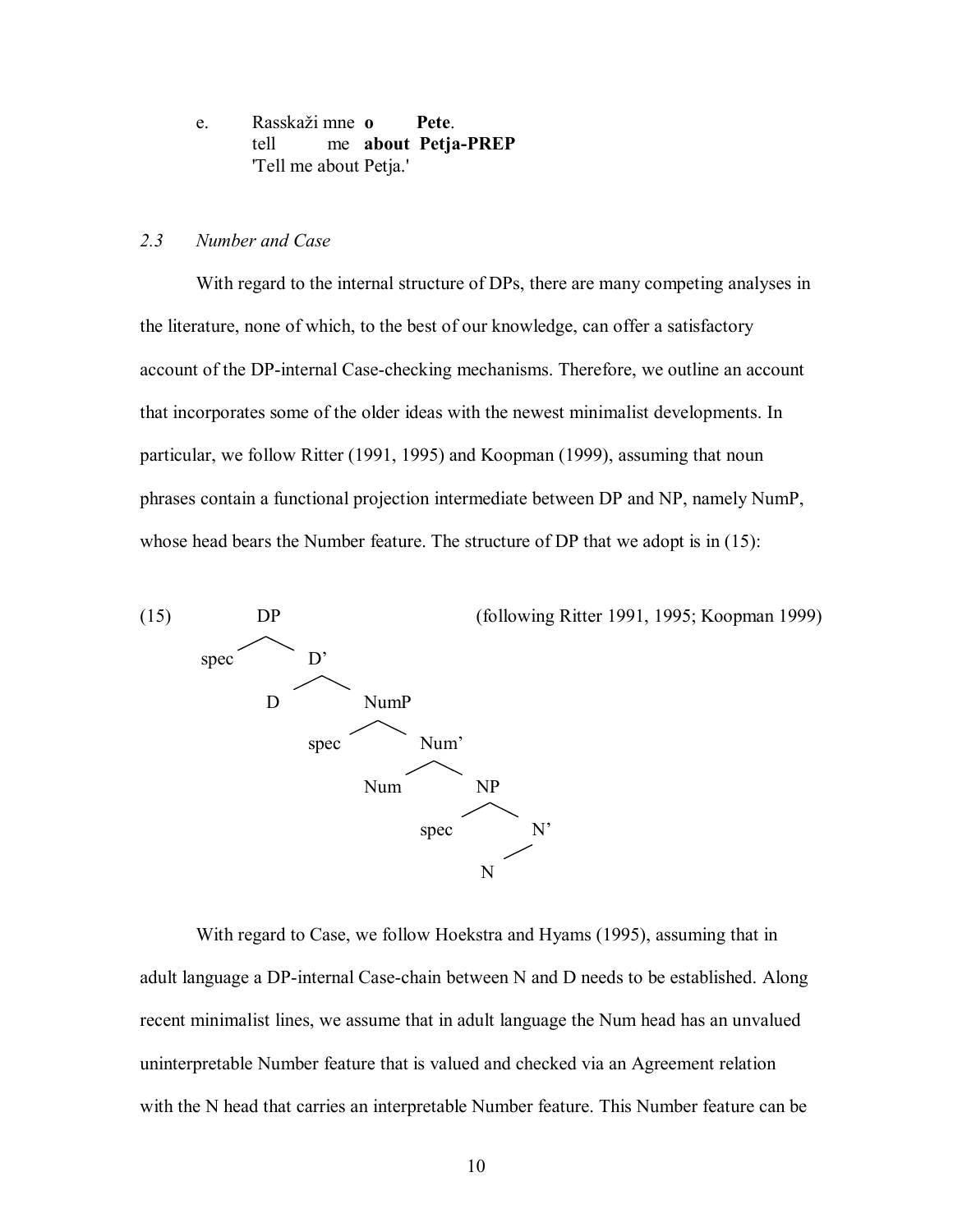either singular or plural, depending on the reference of the noun carrying it. This is shown schematically in (16):



As the target for Case feature checking is the whole DP, the Case feature has to be in a position from which it can percolate up to the DP level. Such a position is D. In order to fulfill this requirement, the noun carrying the Case feature (covertly) moves to D. In accordance with the Head Movement Constraint (Travis 1984), the noun moves to the D head through the Num head position. This way, a DP internal Case-chain is established. The relevant structure is in  $(17)$ .

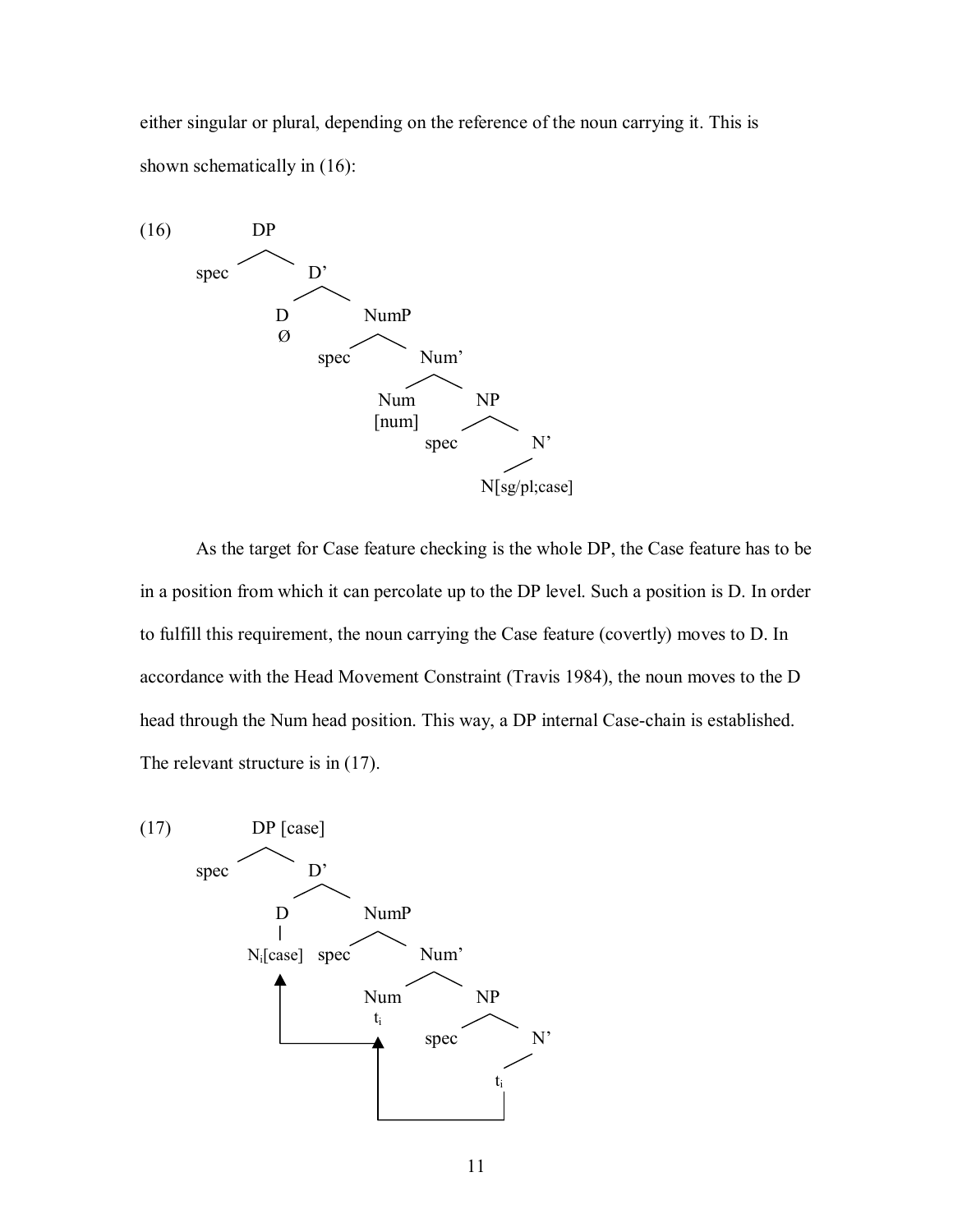The result of the DP-internal Case-chain is the Case feature on the DP. This Case feature on DP is subsequently valued by and checked against the Case feature of the corresponding head, such as  $T$ ,  $\nu$ , or  $D$ , resulting in, for example, Nominative, Accusative or Genitive Case.

If for some reason the D-chain is not established, the Case feature cannot reach the DP level, and therefore cannot be valued. As a consequence, the nominal expression receives default Case, which is Nominative in Russian. This is illustrated by the answer to the question *Who wants an ice-cream?* in (18), which is "Ja" ('I') in the nominative Case.

#### (18) *Nominative – default Case in Russian*

- Q: Kto xochet moroženoe? who wants ice-cream 'Who wants an ice-cream?'
- A: Ja. I-NOM 'Me'

We will return to the lack of a D-chain in the analysis of our child data.

# *2.4 Previous Accounts of Acquisition of Case and Number*

Let us now review briefly some previous studies on the acquisition of grammatical Case and Number in child language. Babyonyshev (1993) reports high percentages of correct Case inflection in early Russian. In particular, in a spontaneous speech investigation of two monolingual Russian-speaking boys aged 1;6-2;0 and 2;1- 2;7, she found 99.5% (596/599) correct usage of structural nominative Case and 90% (27/30) correct usage of structural accusative Case in appropriate positions. Concerning

12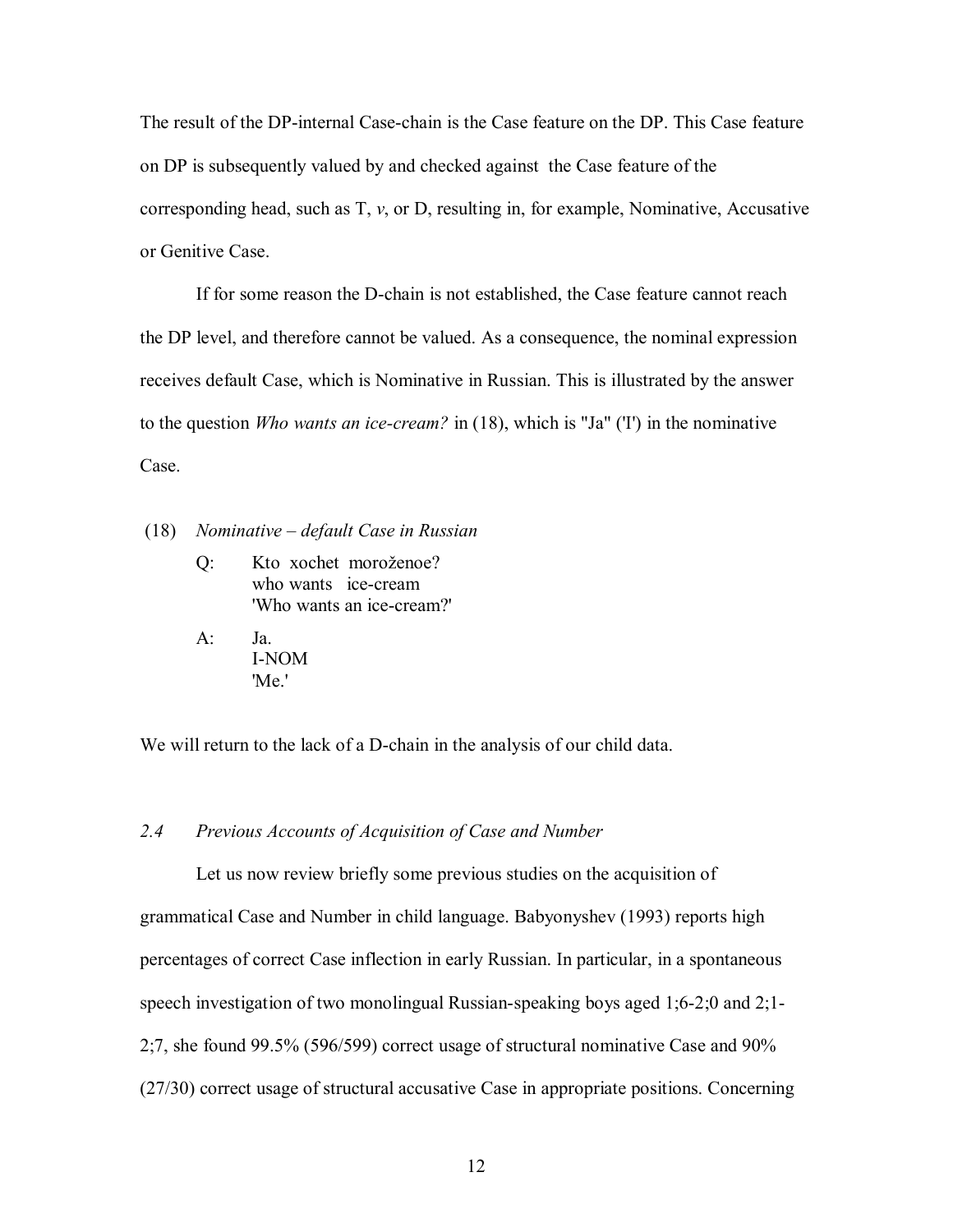structural genitive, the children appear to be non-productive in its use, using it mainly with one construction, the genitive of negation, and only with one verb, the negated form of 'be'. Babyonyshev suggests that this verb might have been analyzed by the children to assign lexical genitive Case, rather than structural genitive.

Moreover, inherent dative Case was used appropriately 87.5% (21/24) of the time, showing good mastery of the inherent Cases. Lexical Cases show worse performance, however above chance level. Lexical accusative was used appropriately 62.5% (5/8) of the time, lexical genitive 80% (8/10) of the time, and lexical prepositional 75% (3/4) of the time. Babyonyshev's findings are summarized below:

# (19) *Findings of Babyonyshev (1993)* (2 monolingual Russian-speaking boys aged 1;6-2;0 and 2;1-2;7)

| a) | <b>Structural Cases:</b> | NOM - 99.5% (596/599)<br>$ACC - 90\% (27/30)$       |
|----|--------------------------|-----------------------------------------------------|
| b) | Inherent Cases:          | DAT - $87.5\%$ (21/24)<br><b>INSTR</b> - unattested |
| C) | Lexical Cases:           | $ACC - 62.5\% (5/8)$<br>GEN - $80\%$ ( $8/10$ )     |
|    |                          | PREP - $75\%$ (3/4)                                 |

Babyonyshev's findings present evidence against the lexical-thematic analysis of Radford (1986, 1990), outlined in (20a), which claims that child grammars "pass through a stage in which all functional categories are absent and only lexical categories that enter into thematic relations are present" (Babyonyshev 1997:1). The finding that Case is checked correctly and early in child Russian presents evidence in favor of the Full Clause (or Full Competence) Hypothesis (Hyams 1992, Wexler 1992, Poeppel and Wexler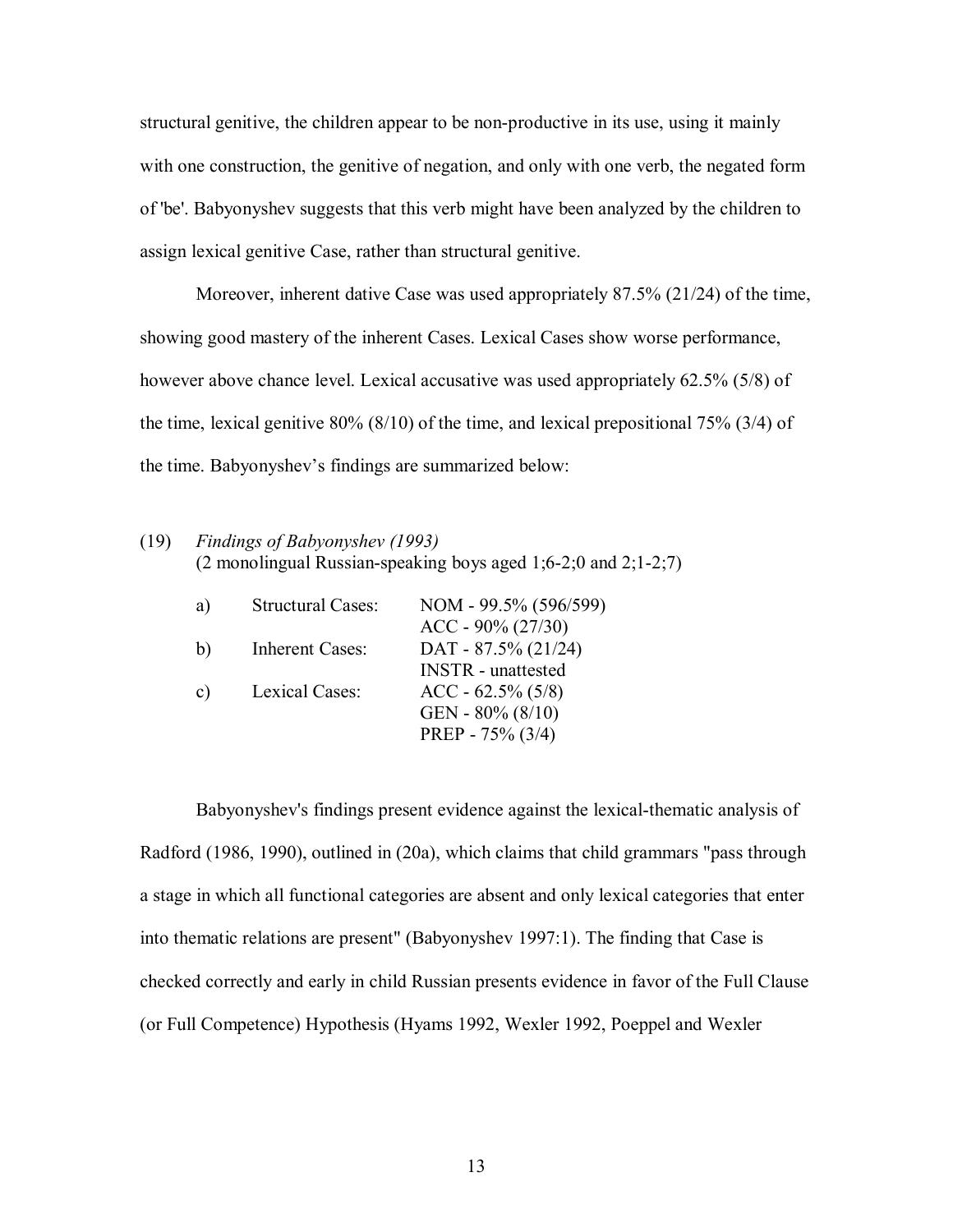1993), outlined in (20b), according to which functional categories are present in the child's grammar from the beginning.

(20) a. *Lexical-Thematic Analysis* (Radford 1986, 1990)

Functional categories are absent from child grammar and only lexical categories that enter into thematic relations are present.

b. *Full Clause Hypothesis* (Hyams 1992, Wexler 1992, Poeppel & Wexler 1993) Functional categories are present in child grammar from the beginning.

Although Babyonyshev demonstrates early mastery of Case distinctions by young

Russian-speaking children, she does not distinguish between singular and plural.

In a study on the acquisition of English plural, Zapf and Smith (2003) outline a

developmental trend based on a summary of a number of previous studies on this topic.

Thus, they distinguish four developmental stages, outlined in (21) below:

(21) *Stages of acquisition of plural in English* (from Zapf and Smith 2003)

| Stage $1$ : | 0-18 months No use of English plural                               |
|-------------|--------------------------------------------------------------------|
| Stage 2:    | 18-30 months Imitation of English plural                           |
| Stage $3$ : | 20-33 months Increased production, errors and over-generalizations |
| Stage 4:    | 24-49 months English plural mastered                               |

We are particularly interested in the second stage, during which children are said to "produce *highly frequent* regular and irregular plurals. For example, children use pluralized nouns such as 'toys', 'shoes', 'animals' or 'keys' " (2003:835). Zapf and Smith propose that this stage be characterized as the "rote stage", because children use the plural forms that they have heard many times and might have memorized. We will argue that the Russian-acquiring children in our study are exactly at this stage.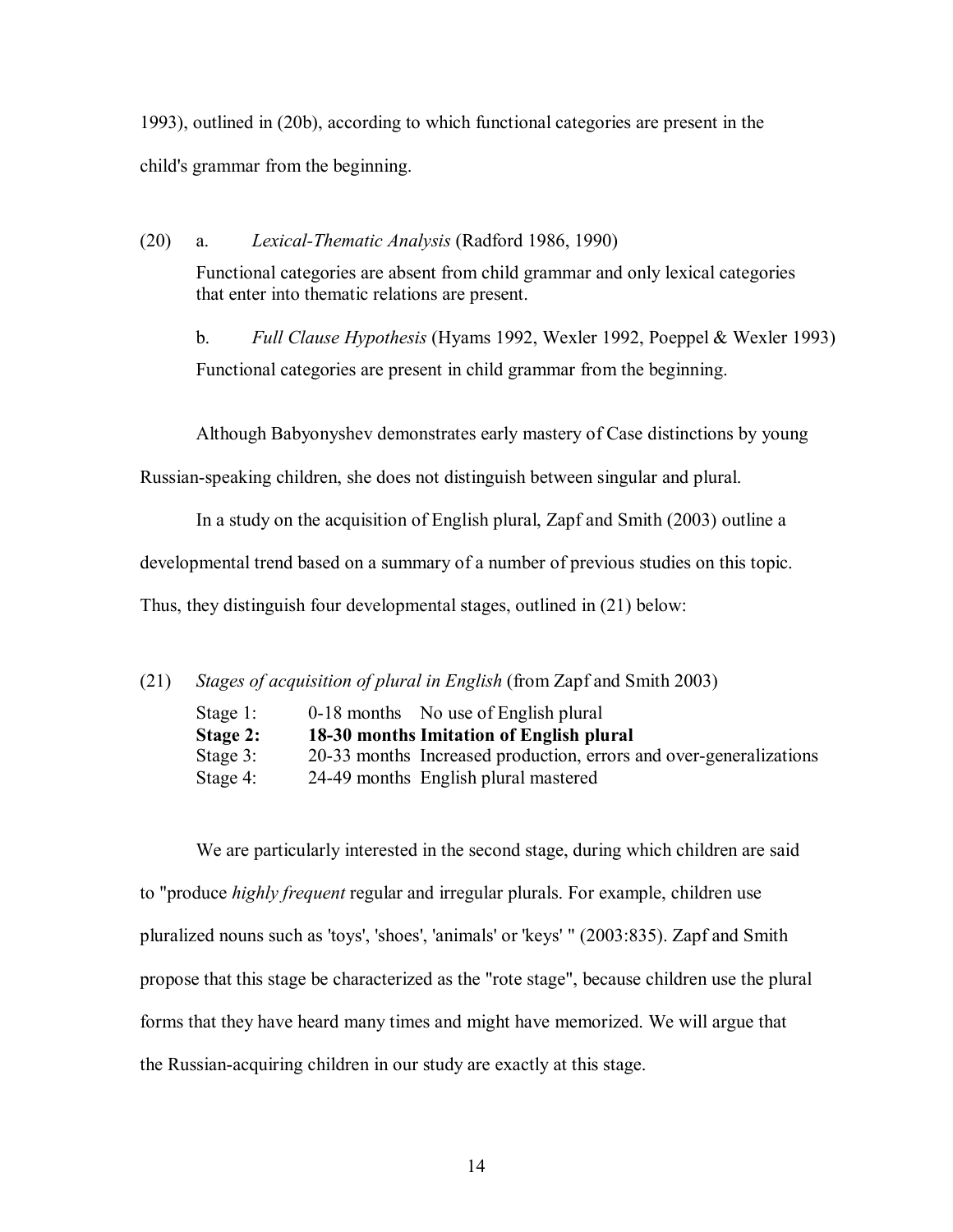In a spontaneous speech study of two bilingual German-French children aged 1;6- 3;0 and 1;5-3;0, Müller (1994) reports a developmental stage at which the children do not mark gender and number distinctions, based on the finding that they do not make productive use of adultlike determiners that mark these distinctions in either language. Müller suggests "that the absence of adultlike determiners to encode grammatical number and gender distinctions is due to the unavailability of the corresponding grammatical features" (1994:60). She further proposes that the relevant functional categories are present in the child grammar, but they are underspecified. In particular, she argues that initially [+singular] represents the unmarked feature, as opposed to [-singular]. We adopt this theory, hypothesizing that the nominal Num (Number) head is initially underspecified, namely, it represents the unmarked [+singular] feature only, at least until age 2, as briefly stated below:

### (22) *Underspecification of Number* (Müller 1994)

[+singular] represents the unmarked feature of Num head.

We now proceed to the formulation of our hypotheses and predictions for child Russian.

### **3. Hypotheses and predictions**

Following the Full Clause Hypothesis stated in (20b), we hypothesize that all functional categories are present in child grammar from the beginning. In particular, we hypothesize that the phrase structure positions responsible for Case checking are available to the child from very early on. This first hypothesis is formulated in (23):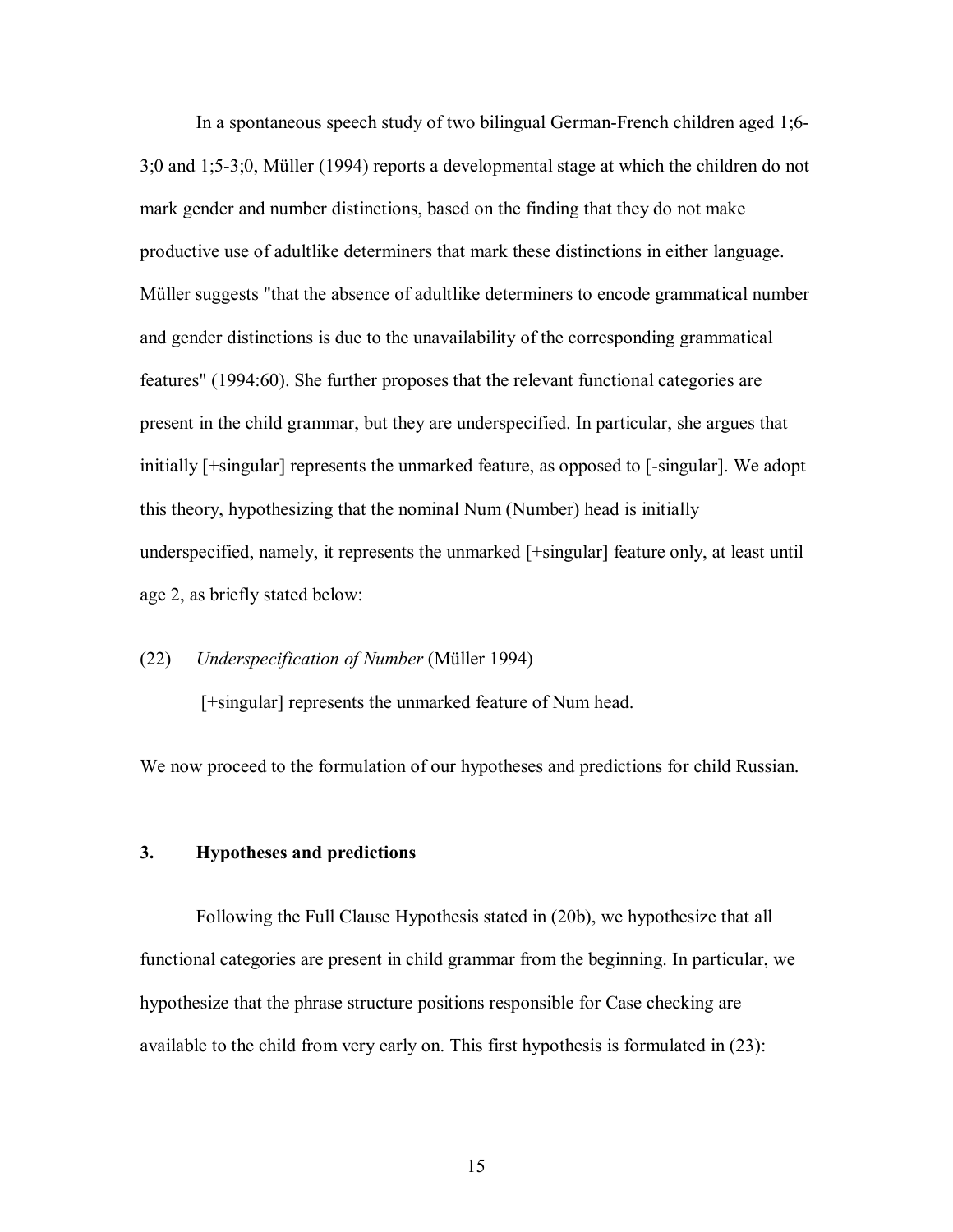## (23) *Hypothesis 1*

All functional categories responsible for Case checking are present in the child grammar from very early on.

The specific prediction that follows from this hypothesis is that children do not make mistakes in Case checking, that is, they are expected to use correct Case in obligatory environments. This first prediction is stated in (24):

## (24) *Prediction 1*

Young Russian-speaking children produce Case correctly.

However, we also follow Hoekstra and Hyams (1995) and Hyams (1996) in hypothesizing that the differences between child and adult grammars are due to underspecification of functional categories. In particular, in the spirit of Hoekstra and Hyams (1995) and Müller (1994), we hypothesize that the Number head is initially underspecified in early grammars, namely it represents [+singular] only. This hypothesis is formulated in (25):

## (25) *Hypothesis 2*

The Number head is initially underspecified in child grammars and represents [+singular] only (at least until age 2).

If this is true, this implies that plural nouns run into problems in early child grammar. A plural noun would not match the [+singular] feature on the underspecified Num. This is shown schematically in (26) below: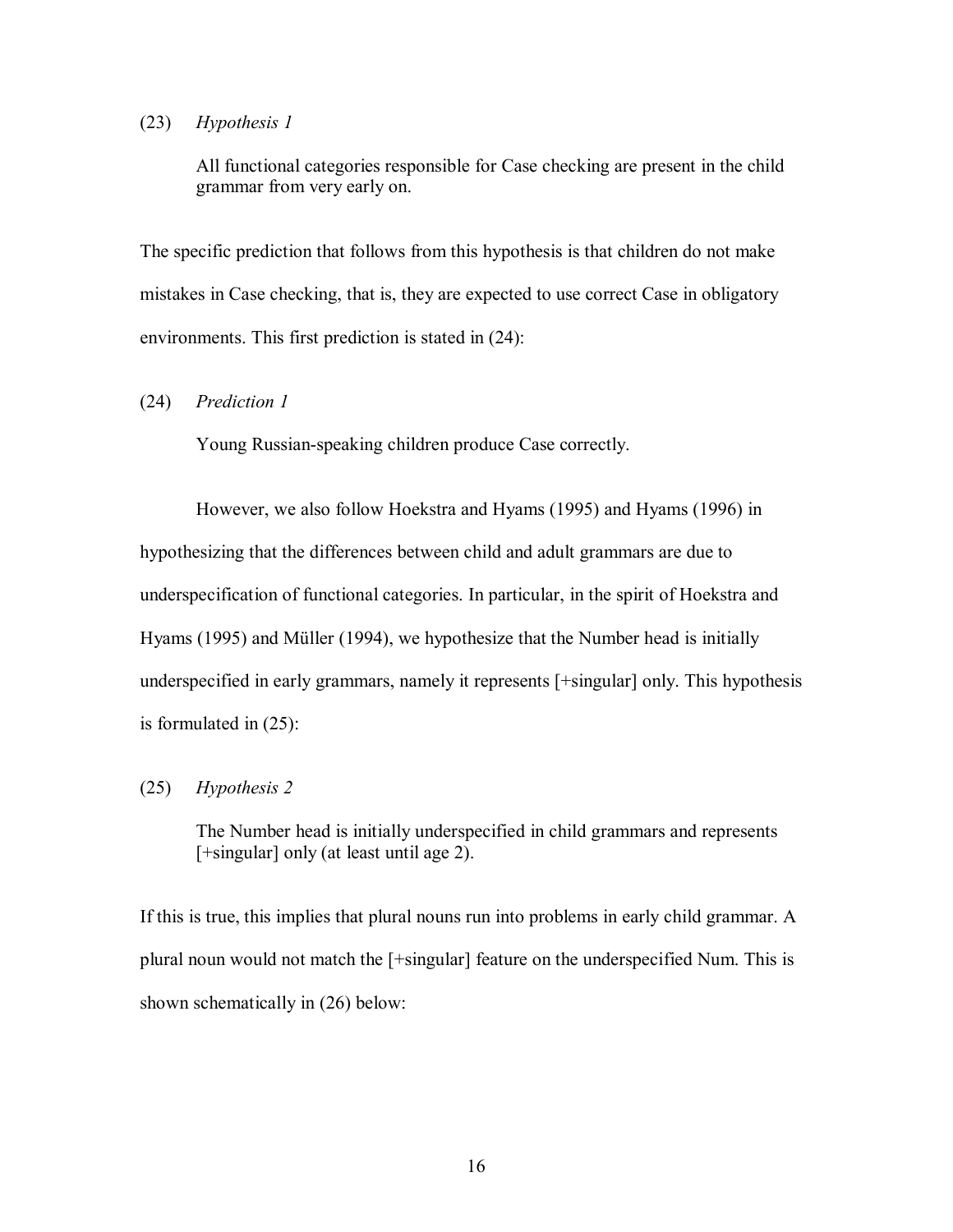

As a result of this feature mismatch, the Agree relation and subsequent feature-checking between N and Num fails. If feature checking fails between the two categories, N cannot move to Num, and therefore not to D (because of the Head Movement Constraint). As a result, the Case feature of the noun does not get to the DP level, where it is supposed to be valued and checked against the case feature of the corresponding head, such as T, *v*, or D. Consequently, the plural noun surfaces in its default nominative form. This prediction is formulated in (27):

(27) *Prediction 2*

Plural nouns appear in the default NOM Case in early Russian.

When the noun is singular, underspecified Number head does not break the Casechain as it is [+singular], thus yielding forms correctly marked for Case. This leads us to a reformulation of Prediction 1 to include only singular nouns. The revised Prediction 1a is in (28):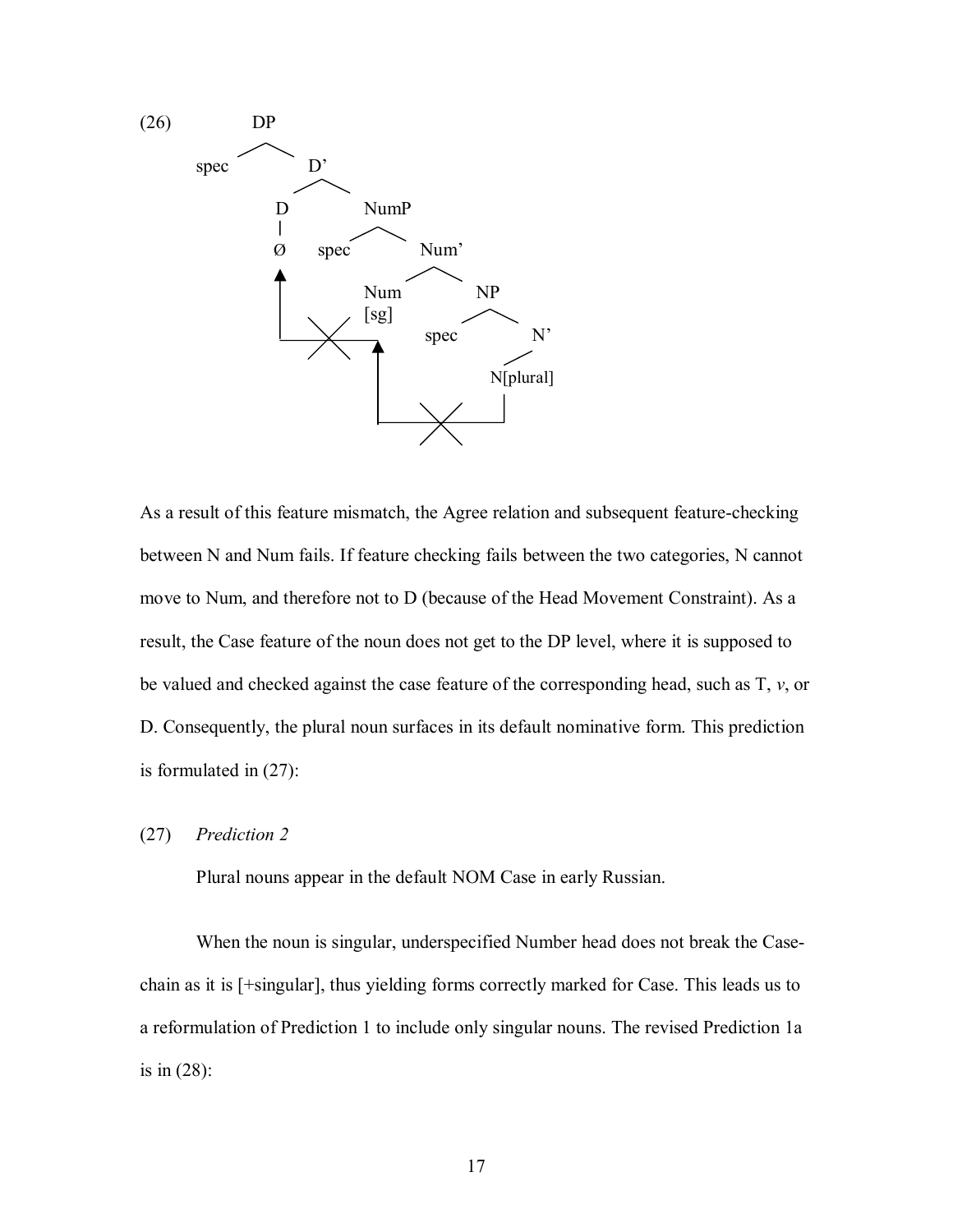#### (28) *Prediction 1a*

Young Russian-speaking children produce Case correctly *in the singular*.

Finally, the underspecification of Number may have consequences for the use of plural nouns in general. Thus, following Zapf and Smith (2003), we predict that initially plural is not productive in child grammar and the plural forms that are observed are frequently used plurals that represent mainly rote-learned forms. This last prediction is stated in (29):

### (29) *Prediction 3*

Initially plural is unproductive in child Russian, i.e. plural forms are rarely used compared to the singular and the attested plural forms are frequently used plurals that may be rote-learned.

 Now that we have laid out our hypotheses and predictions, we turn to the actual investigation of the Russian child data.

## **4. Methods**

## *4.1 Subjects*

 We investigated the spontaneous speech of three monolingual Russian-acquiring girls, between the ages of 1;8-2;0. Their speech was recorded in 30-60-minute sessions with 3-week intervals by one of the authors (Galina Gordishevsky) in their home settings in the presence of at least one of the caregivers. The recordings yielded spontaneous speech transcripts of around 200 utterances each (on average). The analyzed transcripts included both the children's and the adults' utterances and detailed descriptions of contexts in which these utterances were produced (such as accompanying gestures,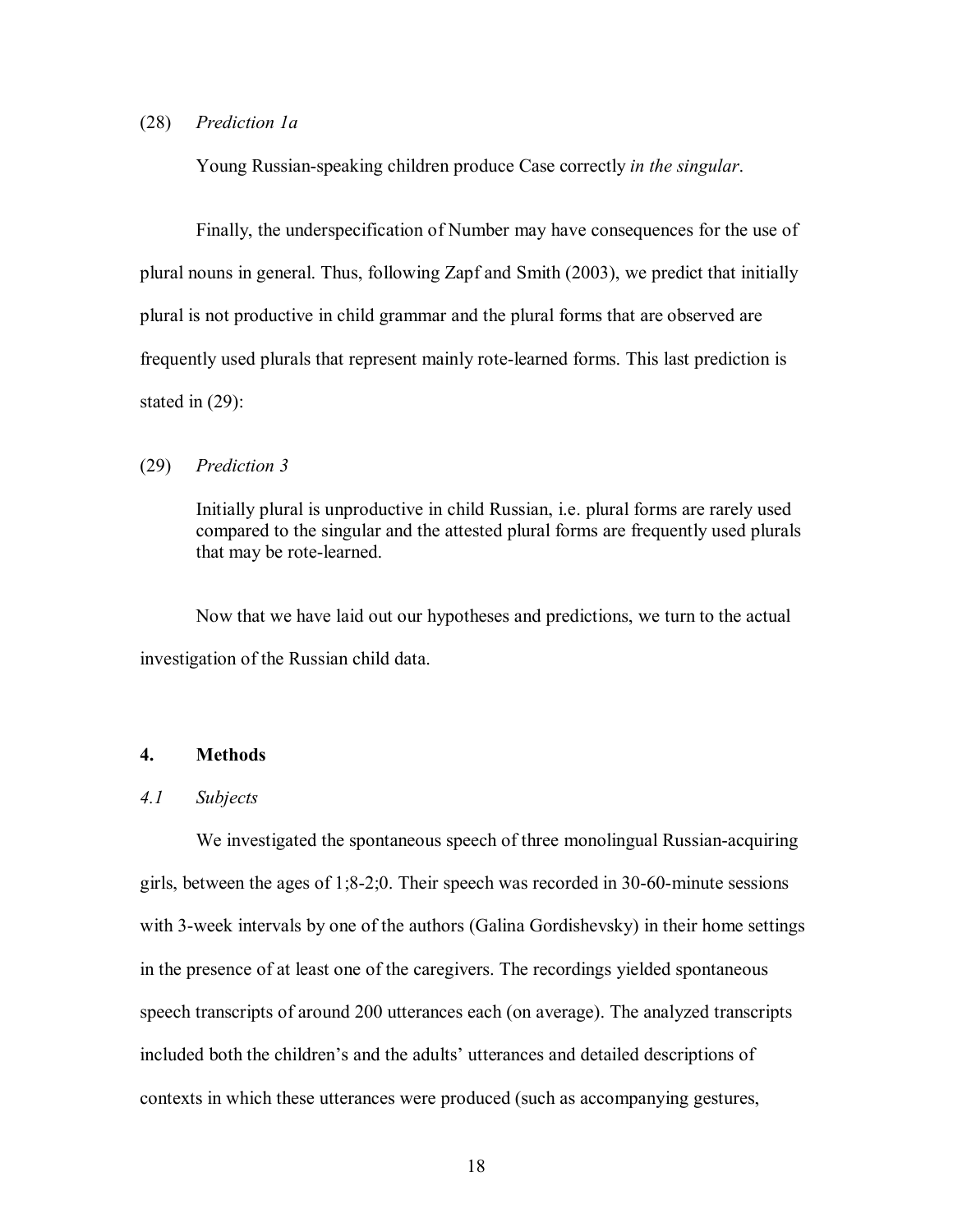looking in particular direction, pointing to objects etc.). Details regarding the subjects' age, MLU, number of transcripts and utterances analyzed, etc. are provided in Table 2.

| child's    | age         | MLU <sub>words</sub> | $N_2$ of files | average $N_2$ | overall $N_2$ of |
|------------|-------------|----------------------|----------------|---------------|------------------|
| name       | range       | range                | analyzed       | of utterances | utterances       |
|            |             |                      |                | per file      |                  |
| <b>ZLA</b> | $1; 8-2; 0$ | 1.07-2.66            |                | 205           | 1437             |
| <b>MIC</b> | $1; 8-2; 0$ | 1.48-1.92            |                | 260           | 1559             |
| <b>KAT</b> | $1:9-2:0$   | 1.54-1.99            |                | 115           | 577              |
| overall    |             |                      | 18             | 200           | 3573             |

(30) **Table 2.** *Subject Information* 

## *4.2 Analysis*

 We analyzed all nominal forms bearing an overt Case marking, namely nouns and pronouns, as shown in (31). Pronouns are arguably determiners situated in D and use a Case paradigm that differs from the nominal one, as pointed out by Babyonyshev (1997). A number of additional elements bare Case marking in Russian. These include various DP modifiers that agree with the head noun in number, gender and Case, such as a) adjectives, which exhibit Case marking paradigm different from the nominal one. Adjectives are assumed to receive their Case features via the process of noun-adjective agreement within the morphological component of the grammar, but not bear Case features in syntax (Babyonyshev (1997)); b) nominal and pronominal possessors (=possessive forms of nouns and pronouns) that exhibit an adjectival Case marking paradigm different from the nominal one and are therefore often treated as adjectives rather than nominals. These elements are argued to be merged as specifiers of an optional functional category "Possessor" (cf. Alexiadou and Wilder 1998); and c) demonstratives such as *tot/etot* 'this/that' that also agree with the head noun in number, gender and Case,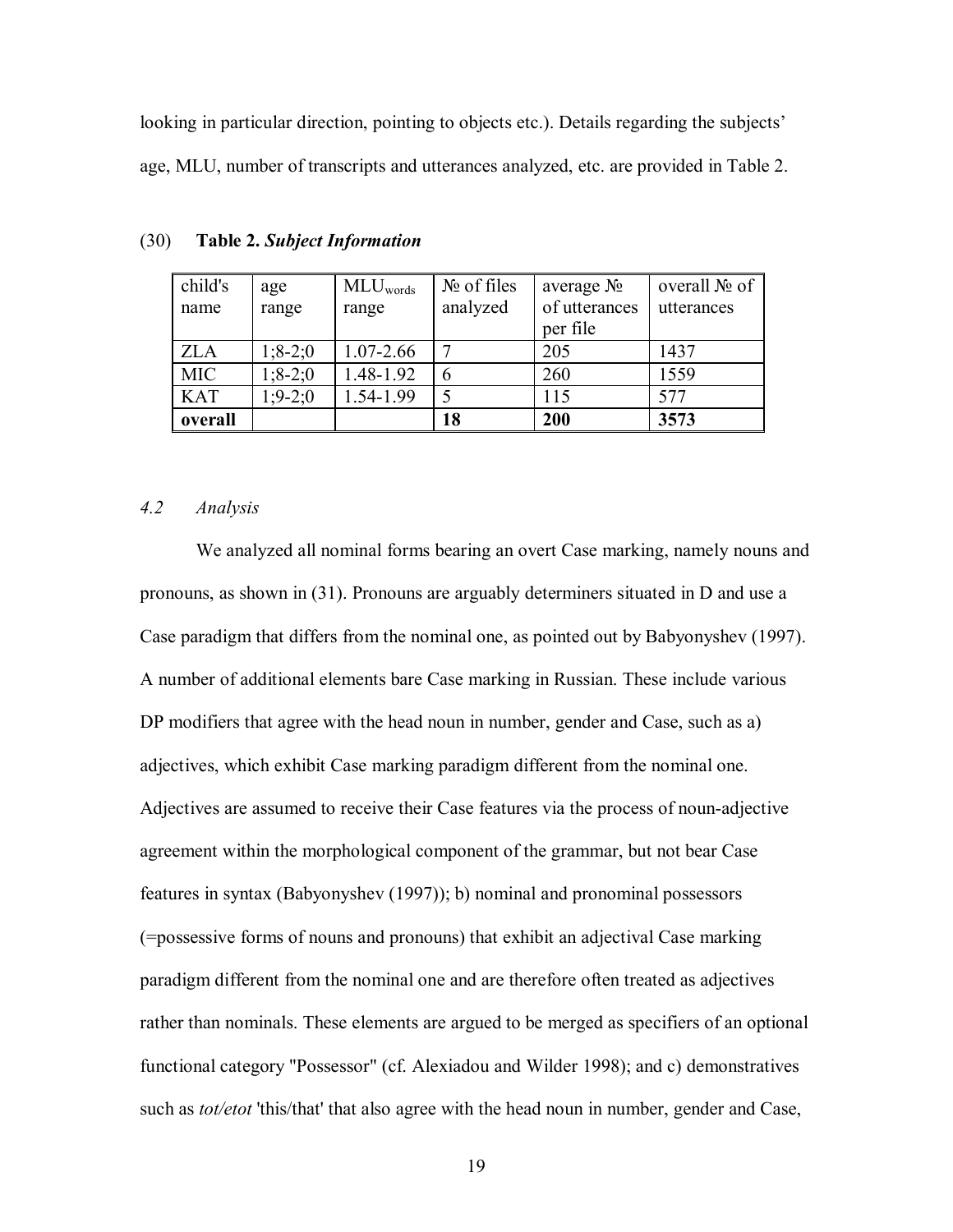and exhibit an adjectival Case marking paradigm. Initially, we coded and analyzed all these types of elements associated with the DP projection. as bearing overt Case. However, since there is no consensus in the literature as to the proper analysis of these elements, we decided to be conservative and included only nouns and pronouns in our final analysis.

## (31) *Elements Bearing Case in Russian*

Included in analysis (bearing structural, inherent, or lexical Case):

- a. nouns;
- b. pronouns

Excluded from analysis (bearing Case by agreement):

- a. adjectives;
- b. nominal and pronominal possessors;
- c. demonstratives

We also excluded from our analysis four groups of uninflected nouns non-existent in adult Russian, described in (32), namely onomatopoeic nouns, incomplete nouns, nondeclinable child-invented forms which cannot be classified within any of the declensions described earlier, and adultlike nouns of foreign origin that belong to the fourth declension class and are also non-declinable.

- (32) *Uninflected Nouns (excluded from analysis)*
	- a. onomatopoeic forms referring to nouns: *xrju-xrju* ('pig'); *igogo* ('horse'); *bi-bi* ('car'); *tik-tak* ('clock'); *njam-njam* ('food')
	- b. incomplete nouns, lacking inflectional ending: *goljo* for *golovka* ('head'); *tiljat'* for *ventiljator* ('fan'); *pizi* for *puzyr'* ('bubble')
	- c. non-declinable child-invented nominal forms: *bababu* for *buterbrod* ('sandwich'); *mimi* for *Michelle* (child's name); *soso* for *soska* ('pacifier')
	- d. non-declinable adult nouns (declension class IV): *plat'e* ('dress'); *pjero* (name of book character); *tabis* ('Teletubbies')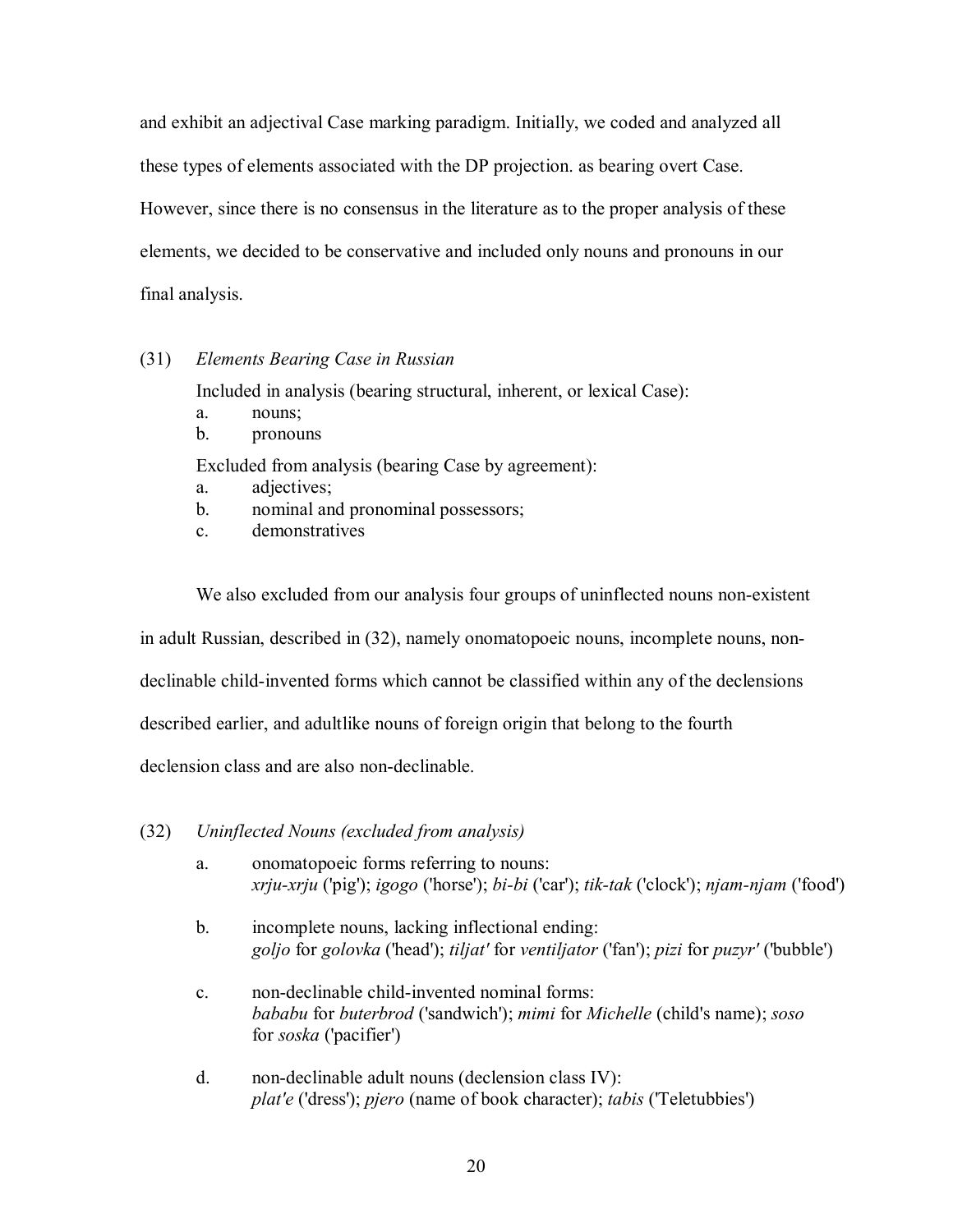Moreover, we made the distinction between singular and plural nouns, as in (33), and within each group the distinction was made between structural (namely, nominative, accusative, and genitive), inherent (namely, dative and instrumental), and lexical cases (accusative, genitive, dative, instrumental, and prepositional).

## (33) *Distinction between*

| Number:              | singular vs. plural;                                                                          |
|----------------------|-----------------------------------------------------------------------------------------------|
| Case: a)<br>b)<br>C) | structural (NOM, ACC, GEN);<br>inherent (DAT, INSTR);<br>lexical (ACC, GEN, DAT, INSTR, PREP) |

# **5. Results**

The results show very high percentages of correct performance on all Cases in the singular. These results are summarized in Tables 3-5, including the individual data and the total numbers and percentages for the three children. Table 3 shows that in the **singular** the children score 99% (1443/1459) correct on NOM, 88% (285/324) correct on structural ACC, and 88% (51/58) correct on structural GEN.

| Case<br>child | <b>NOM</b>      | <b>ACC</b>     | <b>GEN</b>     | total          |
|---------------|-----------------|----------------|----------------|----------------|
| <b>ZLA</b>    | 100% (577/577)  | 85% (117/138)  | $90\% (27/30)$ | 97% (721/745)  |
| <b>MIC</b>    | 98% (597/611)   | 90% (138/154)  | $84\% (21/25)$ | 96% (756/790)  |
| <b>KAT</b>    | 99% (269/271)   | $94\% (30/32)$ | $100\%$ (3/3)  | 99% (302/306)  |
| Total         | 99% (1443/1459) | 88% (285/324)  | 88% (51/58)    | 97%(1779/1841) |

## (34) **Table 3.** *Structural Cases - singular*

Furthermore, as shown in Table 4, singular inherent DAT is 92% (123/134) adultlike. Inherent INSTR was used only three times, with two word types: once by one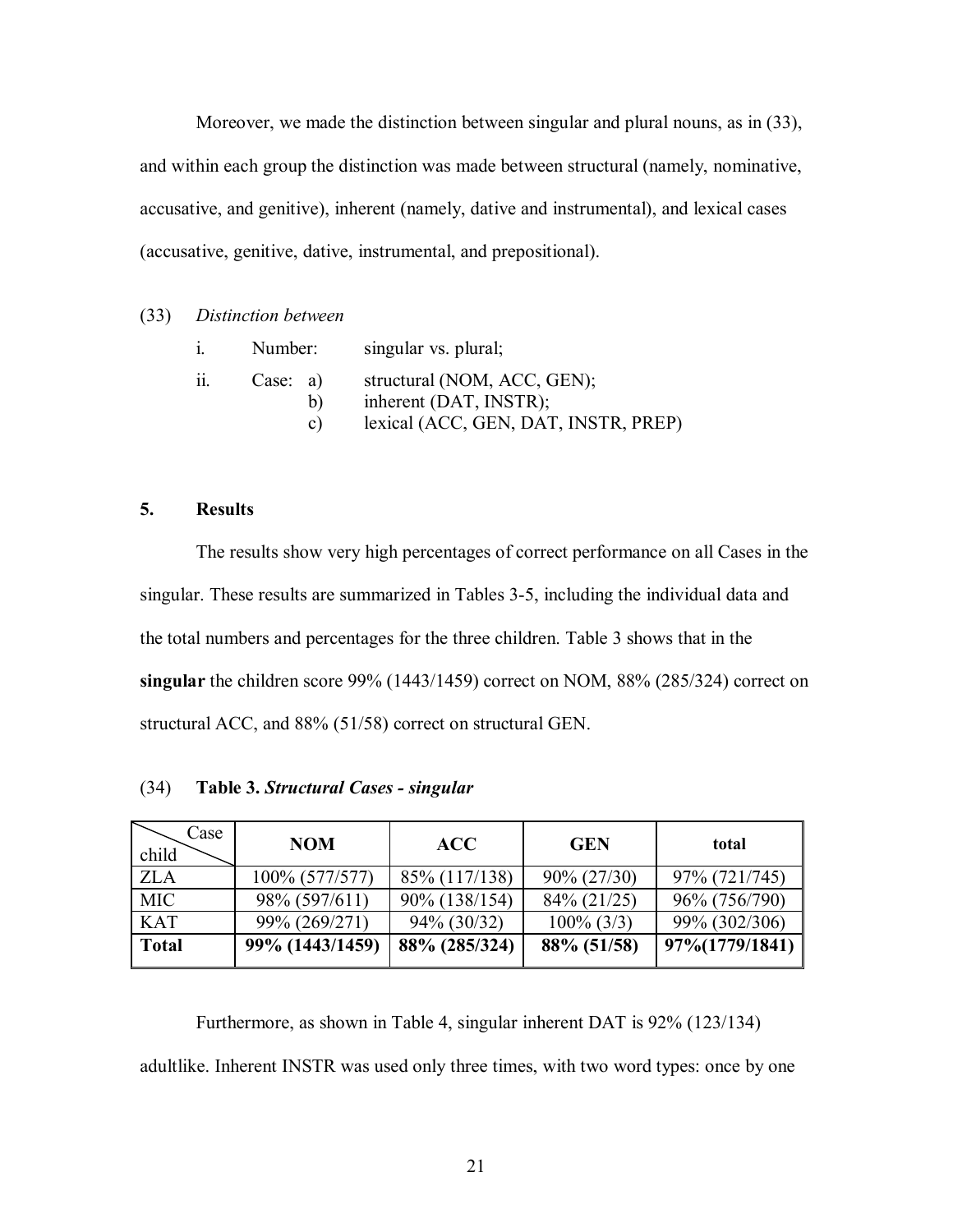child and twice by another child. We do not draw conclusions concerning the acquisition of this Case based on these rare uses.

| Case<br>child name | <b>DAT</b>     | <b>INSTR</b> |
|--------------------|----------------|--------------|
| <b>ZLA</b>         | $96\% (44/46)$ | used once    |
| <b>MIC</b>         | 78% (29/37)    | used twice   |
| <b>KAT</b>         | 98% (50/51)    |              |
| total              | 92% (123/134)  |              |

#### (35) **Table 4.** *Inherent Cases - singular*

Finally, Table 5 shows that the singular lexical Cases in total are produced correctly 91% (113/124) of the time. In particular, ACC – 90% (19/21), GEN – 95%  $(38/40)$ , DAT – 100%  $(2/2)$ , INSTR – 87%  $(13/15)$ , PREP – 89%  $(41/46)$ . These results include only lexical Cases checked by prepositions, while lexical Cases checked by verbs were not attested.

## (36) **Table 5.** *Lexical Cases - singular*

| Case<br>child | ACC            | <b>GEN</b>      | DAT           | <b>INSTR</b>   | <b>PREP</b>    | total            |
|---------------|----------------|-----------------|---------------|----------------|----------------|------------------|
| <b>ZLA</b>    | $100\%$ (8/8)  | $100\% (15/15)$ | $100\% (2/2)$ | $100\% (2/2)$  | $80\% (16/20)$ | $91\% (43/47)$   |
| <b>MIC</b>    | $82\% (9/11)$  | $89\% (16/18)$  |               | $82\% (9/11)$  | $96\% (22/23)$ | 89% (56/63)      |
| <b>KAT</b>    | $100\% (2/2)$  | $100\% (7/7)$   |               | $100\% (2/2)$  | $100\%$ (3/3)  | $100\%$ (14/14)  |
| total         | $90\% (19/21)$ | 95% (38/40)     | $100\% (2/2)$ | $87\%$ (13/15) | 89% (41/46)    | $91\% (113/124)$ |

In contrast, **plural** nouns show much lower success rates. The results for plural are summarized in Tables 6-7. The rates of correct use of the structural Cases in the plural, presented in Table 6, are the following: 0% (0/5) for structural ACC (we excluded from our counts 51 forms that were ambiguous between NOM and ACC, which is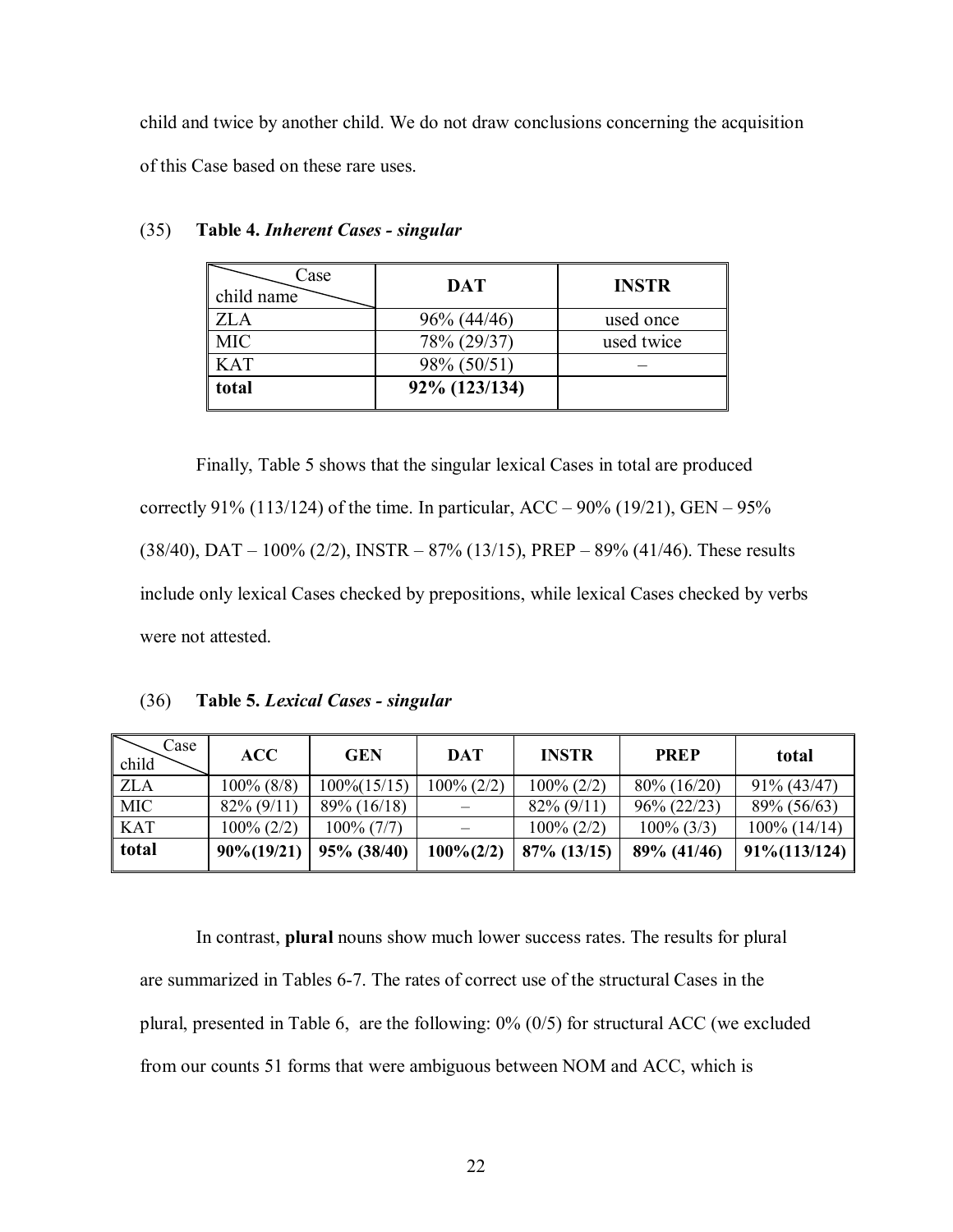generally true for inanimate nouns in Russian), and  $0\%$  ( $0/2$ ) for structural GEN, while structural NOM, which is also the default Case in Russian, is 100% (98/98) correct.

| Case     | NOM          | <b>ACC</b>                              | <b>GEN</b>                |
|----------|--------------|-----------------------------------------|---------------------------|
| total    | 100% (98/98) | $0\%$ (0/5)                             | $0\%$ (0/2)               |
| comments | default Case | excluded: 51 ambiguous<br>NOM/ACC forms | used only by one<br>child |

(37) **Table 6.** *Structural Cases - plural*

Table 7 contains the results of the correct use of inherent and lexical Cases in the plural. Thus, plural inherent INSTR was used four times by one child, but only with one word type, and 33% (1/3) correct by another child. Plural inherent DAT is absent in our data. Lexical Cases show 14% (1/7) correct rate on the overall (excluding 20 forms ambiguous between NOM and ACC). All errors consist of substitution by NOM forms, 11 of which are in plural and  $4 - in$  singular.

## (38) **Table 7.** *Inherent and Lexical Cases - plural*

| Case     | <b>Inherent INSTR</b>                                          | <b>Inherent DAT</b> | lexical Cases                           |
|----------|----------------------------------------------------------------|---------------------|-----------------------------------------|
| total    | $33\% (1/3)$                                                   |                     | $14\%$ (1/7)                            |
| comments | used four times by<br>another child with<br>only one word type |                     | excluded: 20 ambiguous<br>NOM/ACC forms |

 Close examination of the children's plural forms suggests that plural is not productive. As shown in (39) below, the numbers of plural forms are extremely low (186 plural forms vs. 2101 singular forms). Moreover, out of the 54 different word types used in plural, 38 represent pair-wise ('hands') or plural ('fingers') body parts, types of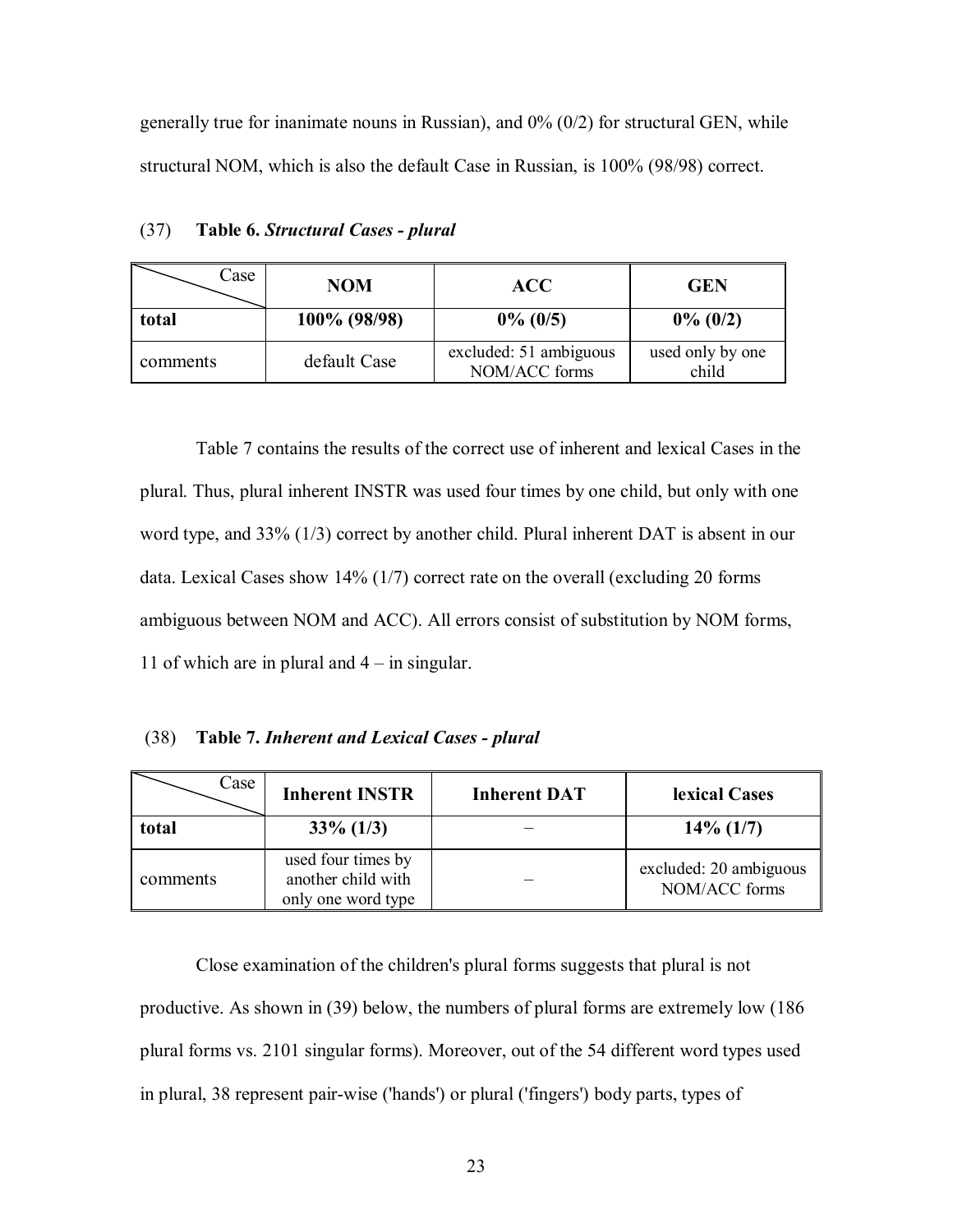footwear ('sandals'), plural non-count nouns ('money', which is plural in Russian), and entities that usually occur in groups ('toys'). Finally, almost none of the plurals occur in their singular form in the same transcripts. All these observations suggest that the Number feature is initially underspecified.

# (39) *Plural is not productive - evidence*

a) numbers of plural forms are extremely low: 186 plural vs. 2101 singular forms;

b) out of the 54 different word types used in plural, 38 represent pair-wise ('hands') or plural ('fingers') body parts, types of footwear ('sandals'), plural noncount nouns ('money'), and entities that usually occur in groups ('toys').

c) almost none of the plurals occur in their singular form in the same transcripts.

# **6. Discussion**

The results just presented show that our predictions are borne out, as is

summarized in (40):

# (40) *Summary of results*

- a) Young Russian-speaking children (aged 1;8-2;0) show very high percentages of correct performance on all Cases in the singular, namely 97% on structural Cases, 92% on inherent Cases, and 91% on lexical Cases. (These results present support for Prediction 1a repeated in (41) for convenience);
- b) Young Russian-speaking children (aged 1;8-2;0) show much lower success rates with plural nouns, namely 0% on structural ACC and GEN, 33% on inherent Cases, and 14% on lexical Cases, replacing the Casemarked forms with the default NOM forms.

(These results support our Prediction 2 repeated in (42));

c) The children use plural nominal forms extremely rarely (186 plural vs. 2101 singular). Moreover, the attested plural forms are mainly (38 out of 54 different word types) frequently used plurals that may be rote-learned. (which supports our Prediction 3 repeated in (43)).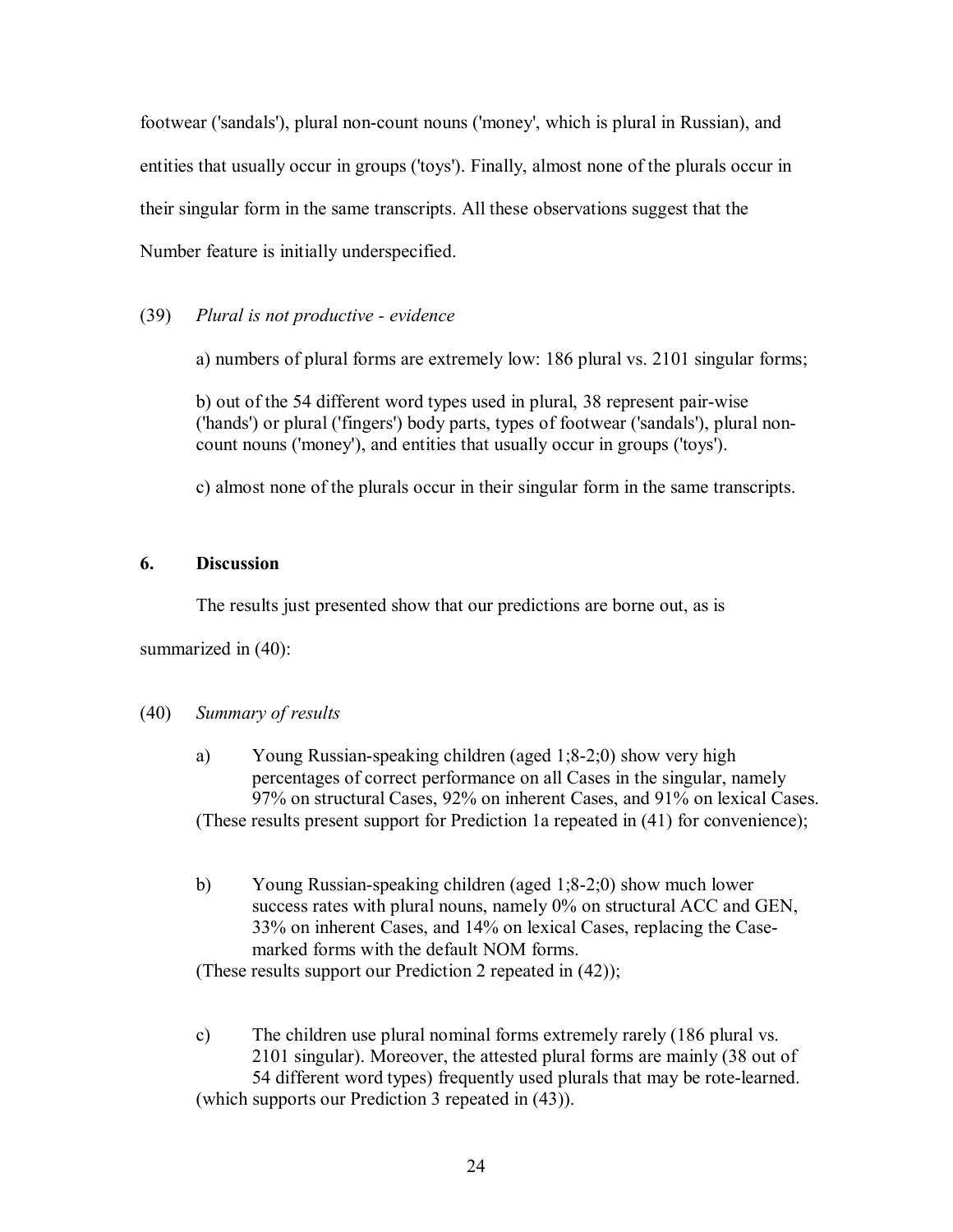### (41) *Prediction 1a*

Young Russian-speaking children produce Case correctly *in the singular*.

#### (42) *Prediction 2*

Plural nouns appear in the default NOM Case in early Russian.

#### (43) *Prediction 3*

Initially plural is unproductive in child Russian, i.e. plural forms are rarely used compared to the singular and the attested plural forms are frequently used plurals that may be rote-learned.

Thus, our predictions are borne out, providing support for our two hypotheses,

repeated in (44) and (45).

(44) *Hypothesis 1*

All functional categories responsible for Case checking are present in the child grammar from very early on.

(45) *Hypothesis 2*

The Number head is initially underspecified in child grammars and represents [+singular] only (at least until age 2).

One might wonder whether the children's non-adultlike behavior with respect to plural Case results from a phonological deficit, namely an incapability to produce codas, i.e. syllable-final consonants.<sup>1</sup> An examination of the Russian Case paradigm in Table 1 reveals that some, but not all, plural endings contain a coda. For example, the plural PREP ending is *-ax* in all declensions, while the plural INSTR ending of all declensions is *-(a)mi*. Our findings show that the children do not succeed even at those non-NOM

 1 Thanks to Outi Bat-El who raised this issue at IATL20.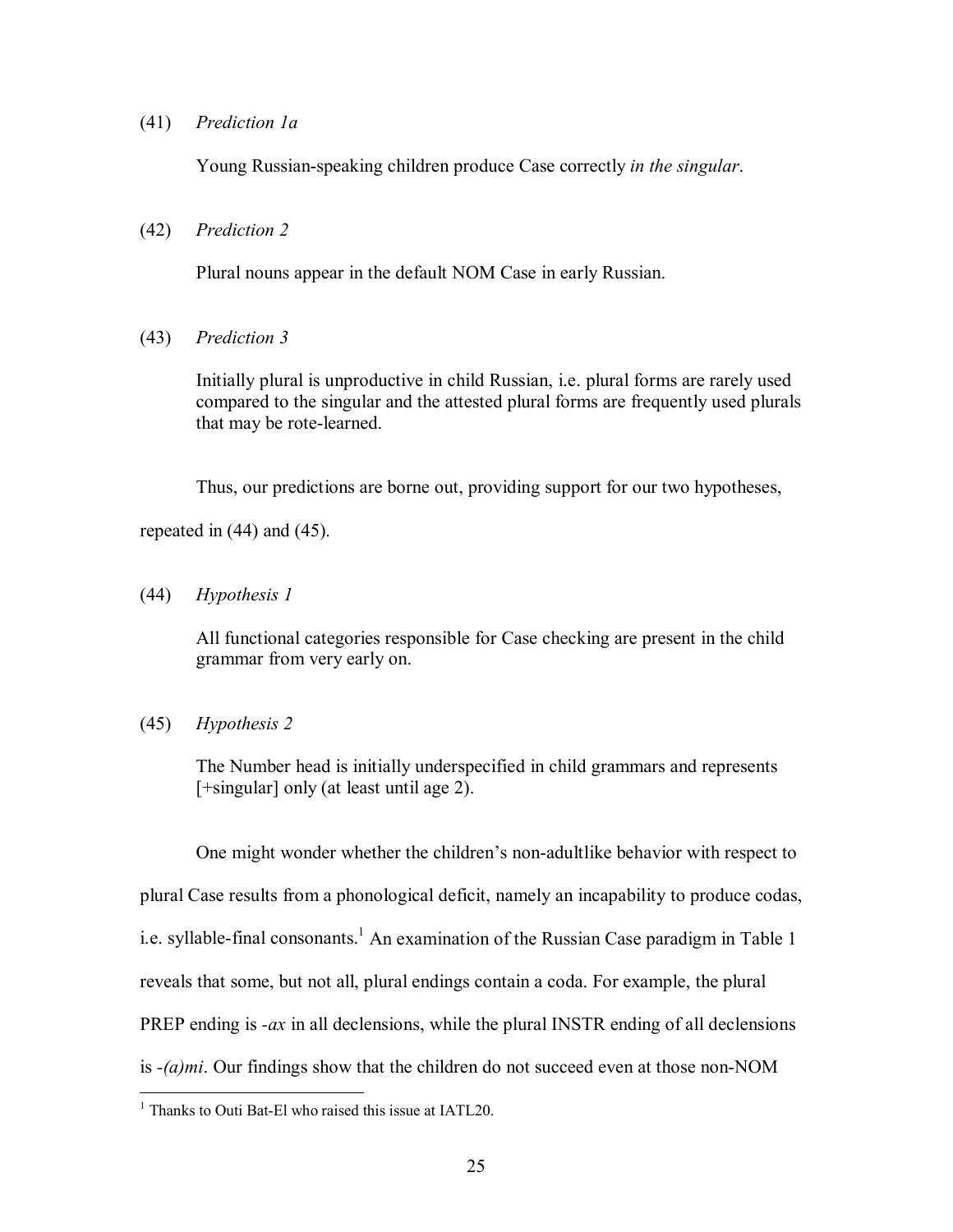plural forms that do not require a coda, such as INSTR *-(a)mi* ending, ACC and GEN *-ej* ending. Moreover, children do produce codas (e.g. on nouns in NOM, GEN and INSTR) from the earliest ages observed, as the following examples show:

### (46) *Syllables containing a coda*

| (a) | acik dusim<br>boy-NOM shower-INSTR<br>'The boy is under the shower.' | (ZLA 1, age 1; 8) |
|-----|----------------------------------------------------------------------|-------------------|
| (b) | asos' kay<br>socks-dimin-GEN                                         | (ZLA 3, age 1;10) |
| (c) | masil<br>crayon-NOM                                                  | (MIC 4, age 1;11) |

Thus, the evidence just presented refutes a phonological explanation of erroneous Case marking in the plural.

## **7. Conclusion**

 To conclude, in this study we have shown that while young Russian-speaking children under the age of 2 perform adultlike on Case marking on singular nouns, they have difficulty with Case marking in the plural. We argued that this difficulty stems from the underspecification of the Number feature in early grammar. Underspecified Number blocks the movement of plural nouns to D, preventing the Case feature from getting to the DP level where it can be valued and checked. The result is default nominative Case on plural nouns.

Our findings lend support to the Full Competence Model, namely that functional categories, including those responsible for Case checking, are present from the beginning,

26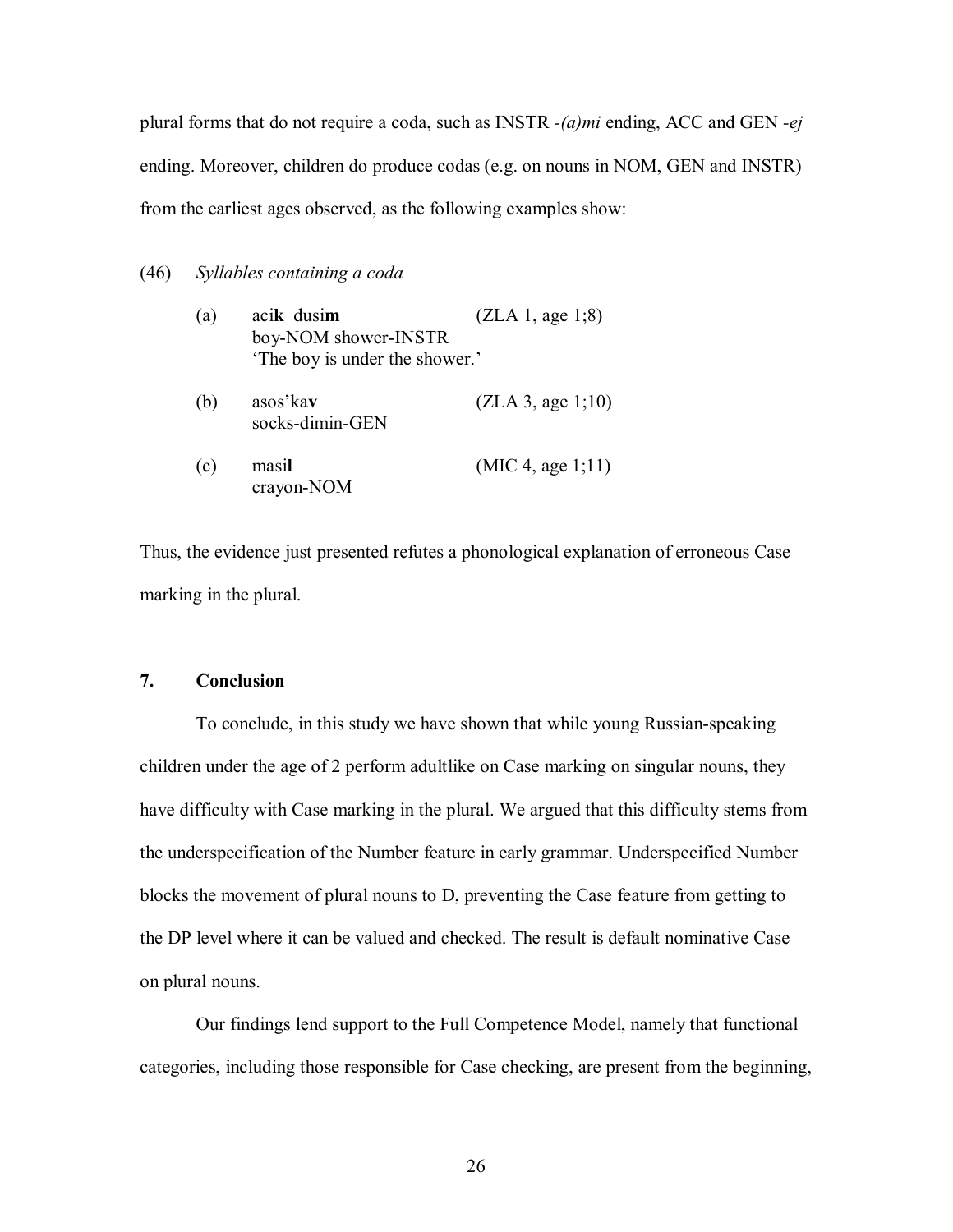and also to the Underspecification Hypothesis which states that certain functional categories, such as Number, are initially underspecified.

 We are left with a number of open research questions. The first one is how the children would behave with respect to plurals in a structured experimental task that elicits plurals. In a controlled task a higher number of tokens can be elicited than in a freespeech sample, thus yielding more reliable results. The second question concerns the development of the plural feature and its interaction with Case assignment after the age of 2 and the transition into the target grammar. We leave these issues open for future research.

### **References**

- Adger, David (2003) *Core Syntax: A Minimalist Approach*. Oxford University Press, New York.
- Alexiadou, Artemis, and Chris Wilder (1998) (Eds.) *Possessors, Predicates and Movement in the DP.* Benjamins, Amsterdam.
- Babyonyshev, Maria (1993) Acquisition of the Russian Case System. *MIT Working Papers in Linguistics 19*, 1-43.
- Babyonyshev, Maria (1997) Case in Early Russian. Unpublished ms.
- Chomsky, Noam (1998) *Minimalist Inquiries*, MIT Working Papers in Linguistics, no. 15.
- Chomsky, Noam (1999) *Derivation by Phase*. MIT Working Papers in Linguistics, no. 18.
- Chomsky, Noam (2001) *Beyond Explanatory Adequacy*, MIT Working Papers in Linguistics, no. 20.
- Hoekstra, Teun, and Nina Hyams (1995) The Syntax and Interpretation of Dropped Categories in Child Language: A Unified Account. *Proceedings of WWCCFL XIV*, Stanford University.
- Hyams, Nina (1992) The genesis of clausal structure. In J. Meisel (ed), *The Acquisition of Verb Placement*. Kluwer Academic Publishers, Dordrecht, The Netherlands, 371- 400.
- Hyams, Nina (1996) The Underspecification of Functional Categories in Early Grammar. In H. Clahsen (ed.) *Generative Perspectives on Language Acquisition*. John Benjamins, Amsterdam, The Netherlands, 91-127.
- Koopman, Hilda (1999) The Internal and External Distribution of Pronominal DPs. In K. Johnson and I. Roberts (eds.) *Beyond Principles and Parameters*. Kluwer, Dordrecht, The Netherlands, 91-132.